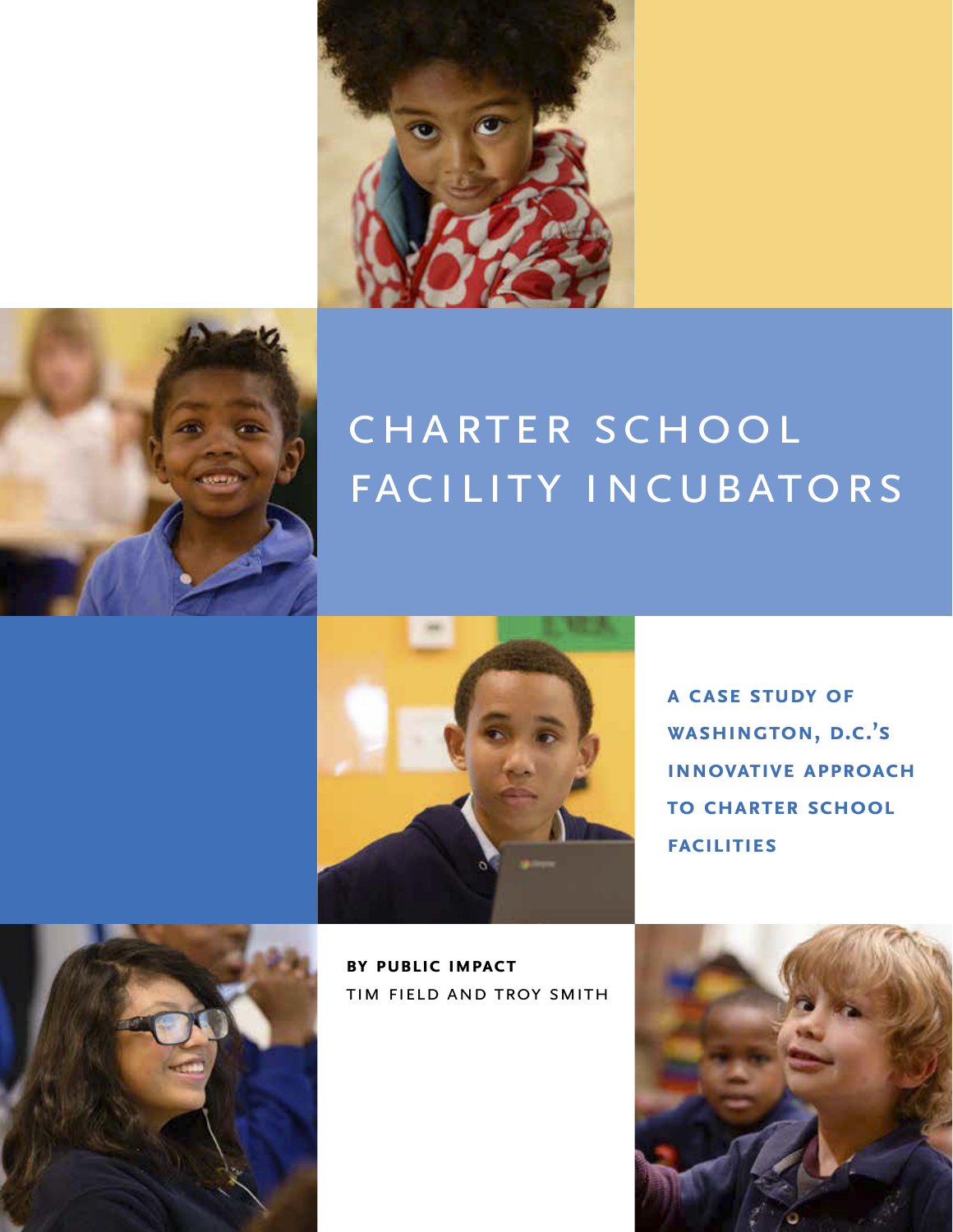# <span id="page-1-0"></span>**Acknowledgements**

This report is based on Public Impact's research on the operations and impact of the charter school facility incubator program operated in Washington, D.C. The authors thank the team at Building Pathways for sharing insights and documents about its facility incubator program, and for the many charter school facility experts who contributed their insights to the development of this report. The authors also thank members of Public Impact for their contributions, including Sharon Kebschull Barrett for copyediting and Beverley Tyndall for coordinating the layout and production process. Many thanks to April Leidig for design and layout.

#### ©2019 Public Impact

**Public Impact's** mission is to improve education dramatically for all students, especially low-income students, students of color, and other students whose needs historically have not been well met. We are a team of professionals from many backgrounds, including former teachers. We are researchers, thought leaders, tool builders, and on-the-ground consultants who work with leading education reformers. For more on Public Impact, please visit [www.publicimpact.com.](http://www.publicimpact.com)

# **PUBLIC IMPACT**

**Building Pathways'** mission is to support the growth of charter schools that offer high-quality education through facility acquisition, modernization, and property management, so that all students—from pre-K to adult—have access to an environment conducive to a promising and successful education.

Please cite this report as: Public Impact: Field, T., & Smith, T. (2018). *Charter school facility incubators: A case study of Washington, D.C.'s innovative approach to charter school facilities.* Chapel Hill, NC: Public Impact. Retrieved from [www.bpathways.org](http://www.bpathways.org).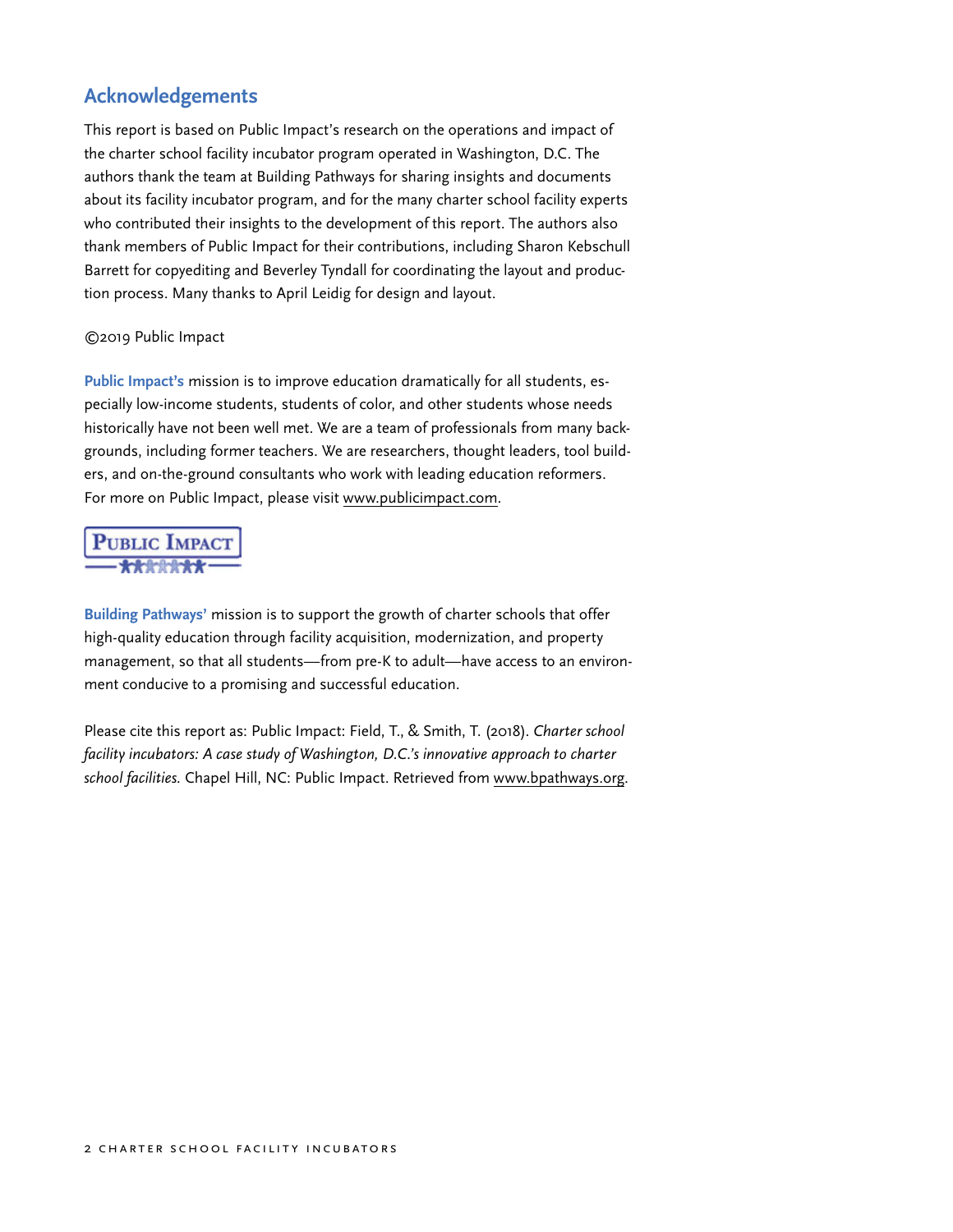# CONTENTS

#### [Acknowledgements 2](#page-1-0)

**[Introduction—The Charter Facilities Challenge](#page-3-0)** 4 The Charter Facility Incubator [Solution 5](#page-4-0)

#### **[Washington, D.C.—Building Pathways, An Educational Facilities Incubator](#page-6-0)** 7

Start**-**up Funding and [Governance 9](#page-8-0) Incubator Growth and Acquisition of Public [Facilities 10](#page-9-0)

#### **[How Building Pathways Works](#page-11-0)** 12

- 1. Acquiring public facilities through multiyear and [multi-school](#page-13-0) planning 14
- 2. Converting incubator buildings to permanent facility [solutions 15](#page-14-0)
- 3. Leveraging its balance sheet for facility [renovations 15](#page-14-0)
- 4. Facility planning with new charter [schools 16](#page-15-0)
- 5. Managing facility [projects 19](#page-18-0)
- 6. Providing a full range of facility [management](#page-18-0) services 19
- 7. [Strategically](#page-19-0) placing and co-locating incubator tenants 20
- 8. Keeping fees consistent and [affordable 21](#page-20-0)
- 9. Providing a scalable and sustainable investment [strategy 23](#page-22-0)
- 10. Maintaining transparency via public oversight and [governance 24](#page-23-0)

**[Success Factors for Facility Incubators: Lessons for Other Cities](#page-24-0)** 25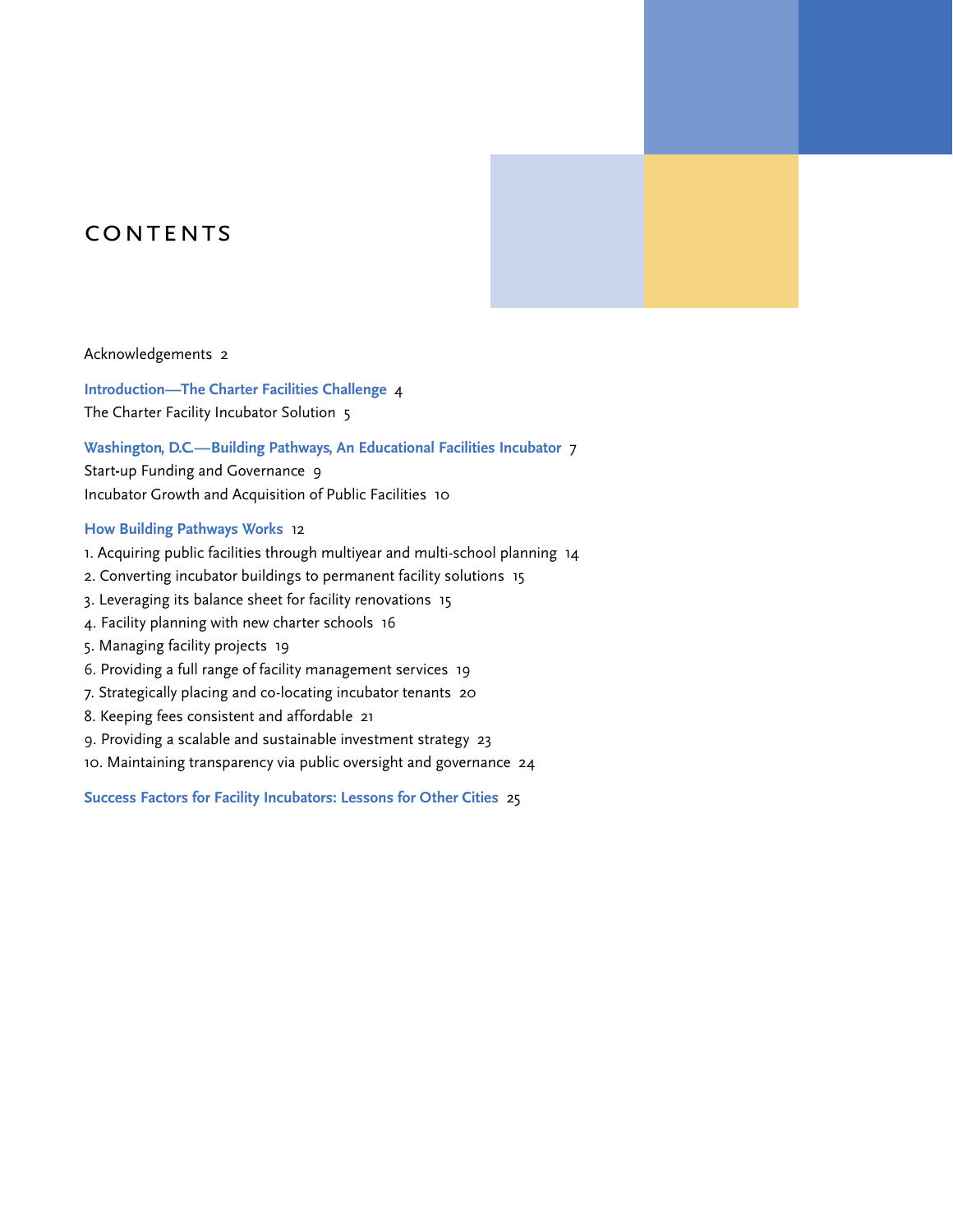# <span id="page-3-0"></span>Introduction— The Charter Facilities Challenge

Fall the challenges facing new and expanding charter schools, facilities access<br>is arguably the largest and most persistent. A 2012 national public charter<br>school survey found that 56 percent of respondents didn't have acc is arguably the largest and most persistent. A 2012 national public charter school survey found that 56 percent of respondents didn't have access to a building that would be adequate for enrollment in five years.<sup>1</sup>

Causes include inadequate facility funding and the scarcity of affordable, suitable buildings in many communities. Many charter schools cannot use state and local funding sources because charter laws limit or prevent them from receiving the same facilities funding as district schools.<sup>2</sup> In addition, many communities have no available facilities at all, the buildings are ill-suited to school, or the early charter school growth has used up the most suitable, affordable, and readily available facilities. Newly chartered schools must spend years attempting to set aside savings for purchasing a new facility.

Furthermore, the typical founder of a charter school often lacks the expertise needed to effectively solve the facility challenge. School leaders risk making unsound financial commitments for a facility and may find these concerns dominate their time, when they should be focused on hiring staff, creating excellent academic programs, and meeting enrollment targets.

Some facility financing conditions have improved. Some states and cities have enacted policy reforms that increase access to charter facility funding and unused school district buildings. Commercial banks and nonprofit community lenders have become more willing to provide real estate loans to charter schools based on the sector's strong track record of credit worthiness. As a 2014 report from the Local Initiative Support Coalition noted, $3$  many new private, charter-focused organizations provide a range of services and supports to help charter schools plan, acquire, renovate, and construct schools.

Charter schools' enrollment growth plans also complicate the facilities challenge. Many charter schools start small and gradually expand enrollment and grade levels. These schools require facility flexibility in their early years, and later must weigh the need for more space with the desire to remain in or near where the school began. This, too, can distract charter founders and leaders from focusing on their educational programs.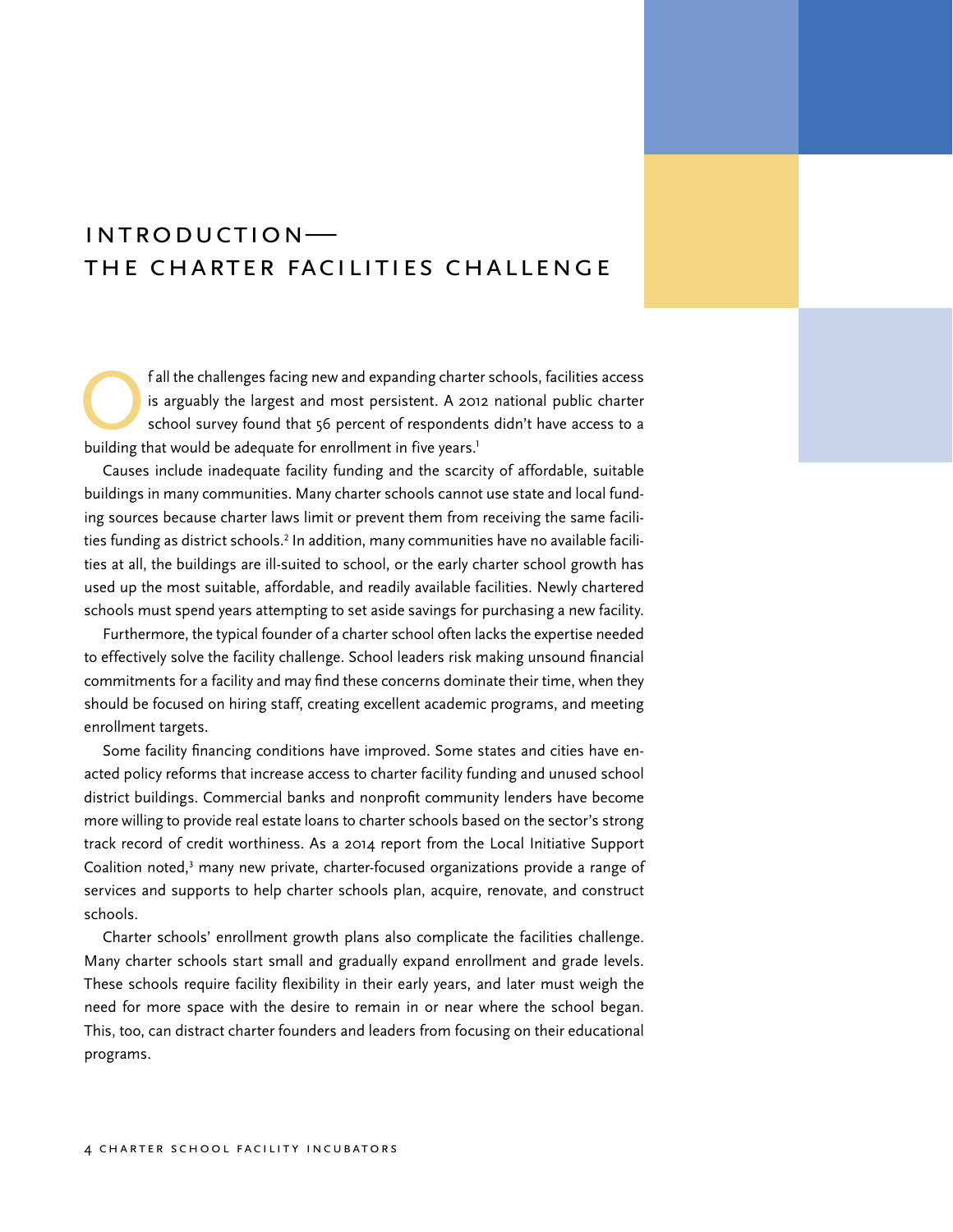## <span id="page-4-0"></span>**The Charter Facility Incubator Solution**

Creating a charter facility "incubator" can solve these challenges, as the incubator shoulders the responsibility of finding and preparing space for early-stage charter schools. "Incubator" sometimes describes a program that attracts and trains charter founders, and many city- and state-based education organizations have invested in these initiatives. We use incubator to describe a program that provides the physical space for a school—a facility incubator. Having both types of incubators work together makes sense, forming a cohesive approach to starting new charter schools.

But the country has very few examples of facility incubators. Of the 44 charterfriendly states, plus Washington, D.C., only four states have a version of a facility incubator program. The Community Education Building in Wilmington, Delaware, and the Tennessee Charter School Center in Nashville each operate a single facility that provides temporary space for early-stage charter schools, and Denver Public Schools also began providing transitional space to start-up charters after the district ran low on available facilities. The most well-developed example of a facility incubator is the charter school incubator initiative, known as Building Pathways, in Washington, D.C., which has provided short- and long-term space to more than 26 charter schools since its inception in 2006.

Many charter facility experts and leaders of city-based education organizations expressed a keen interest in interviews in understanding how a facility incubator model can be a viable strategy for increasing the availability and quality of charter school buildings.

This case study provides an in-depth look at the design and operations of Building Pathways, and provides insights and guidance to help other cities implement a similar program.

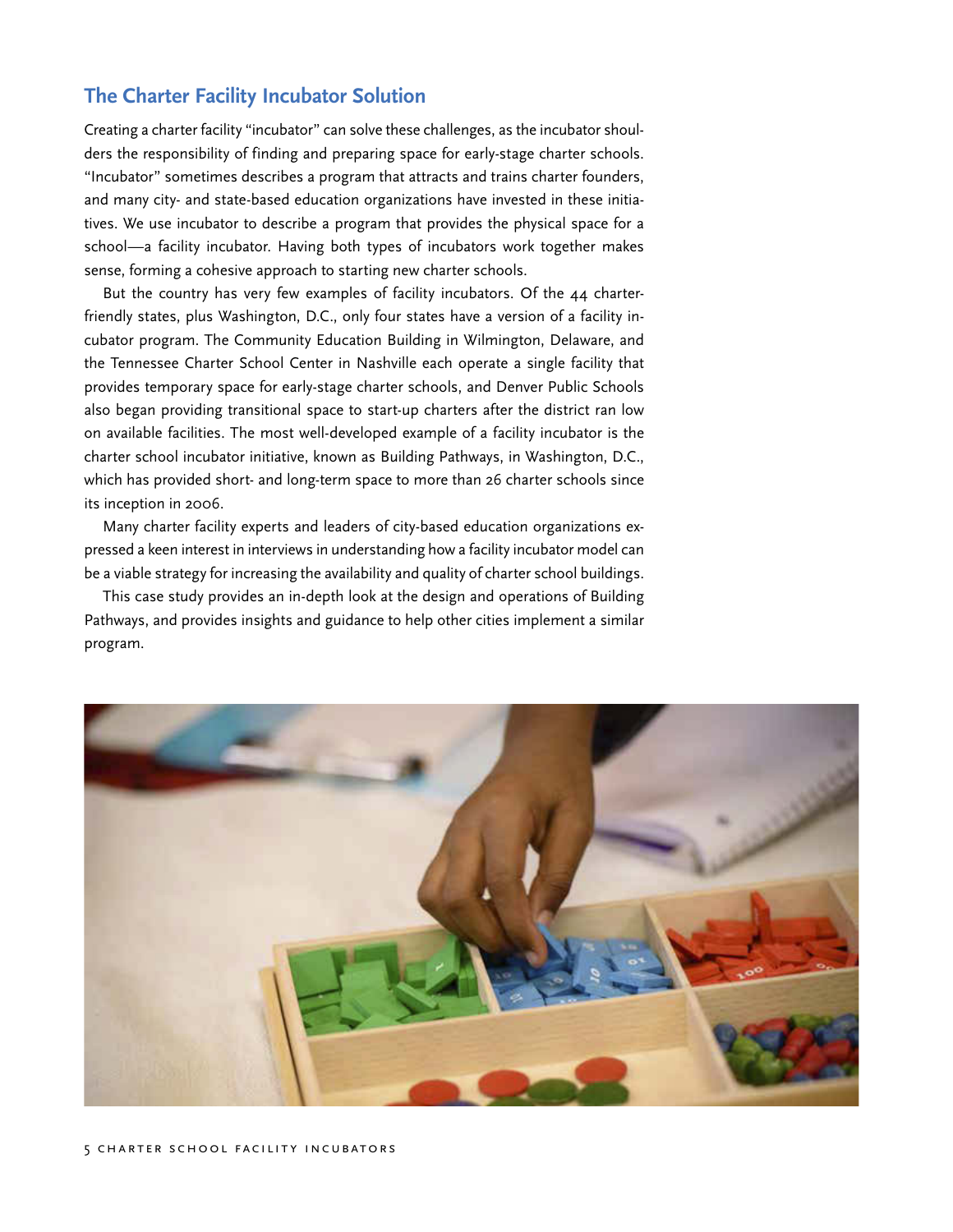#### **What is a charter school facility incubator?**

Charter school facility incubators provide affordable, shortterm space for new and growing charter schools, so that school leaders and board members can focus on academic programs, school operations, and financial health. A facility incubator should provide a full complement of building management and planning services, and set rent payments that are tied to a school's enrollment and ability to pay during its first years.

When schools prepare to "graduate" from an incubator space, facility incubators may also assist with long-term facil-

#### **Benefits of Facility Incubators**

#### 1. Expand Options for Facility Acquisition

Through ownership and long-term leases, an incubator can acquire new school facilities based on forecasted demand. The incubator is not limited to buildings that meet the capacity needs of a single school and can effectively expand the overall supply of charter school facilities by pooling the demand of multiple schools through co-location (see number 4 below).

#### 2. Expand Access to Capital Financing

New charter schools often lack the credit history and assets to obtain long-term leases and financing at competitive rates. An incubator can use its financial standing and scale of operations to expand access to facilities and facility financing for new and growing charters.

#### 3. Allow Schools to Focus on Education

School leaders no longer need to navigate a complex facilities system *while also* creating an excellent learning environment. Incubator tenants can focus on education supporting instructional excellence, recruiting high-quality teachers, and creating a positive school culture.

#### 4. Maximize Use of Facility Space

In co-location, two or more schools share a large space, thus expanding the stock of facilities that charter schools can use.

#### 5. Improve Affordability of School **FACILITIES**

Compared with traditional facilities options, an incubator is very affordable for both new and expanding schools. Rent is ity financing, planning, and acquisition through a combination of professional services, including:

- 1. Planning and designing a new facility
- 2. Providing credit enhancement or other financial assistance to purchase land or a new building, or renovate an existing facility
- 3. Selling or leasing a long-term incubator space to a tenant

These functions help the incubator rotate tenants through its spaces and protect the long-term viability of the incubator role.

tied to enrollment, which ensures that tenants do not occupy a space that is too big or expensive for their school's needs. Schools shift financial risk to the incubator, which gives the tenant schools greater financial freedom and the flexibility to start small, adding grades and students as they grow.

#### 6. Strengthen Transparency & Oversight of Public School Facilities

An incubator-as-landlord relationship leads to transparent financing and oversight of charter school facilities. This arrangement minimizes the potential for conflicts of interest and nefarious relationships between charter school boards and real estate holding companies that have occurred throughout the sector.

#### 7. Expand Access to Philanthropy and Grant Funding

An incubator provides additional opportunities for private philanthropy and grant funds to support charter schools. Like a real estate investment trust, the incubator provides a mechanism for philanthropies to invest broadly in the charter sector, rather than selecting individual schools. The incubator also lets foundations make long-term investments in charter schools, since the contributed capital can be recycled to back multiple rounds of facility financing.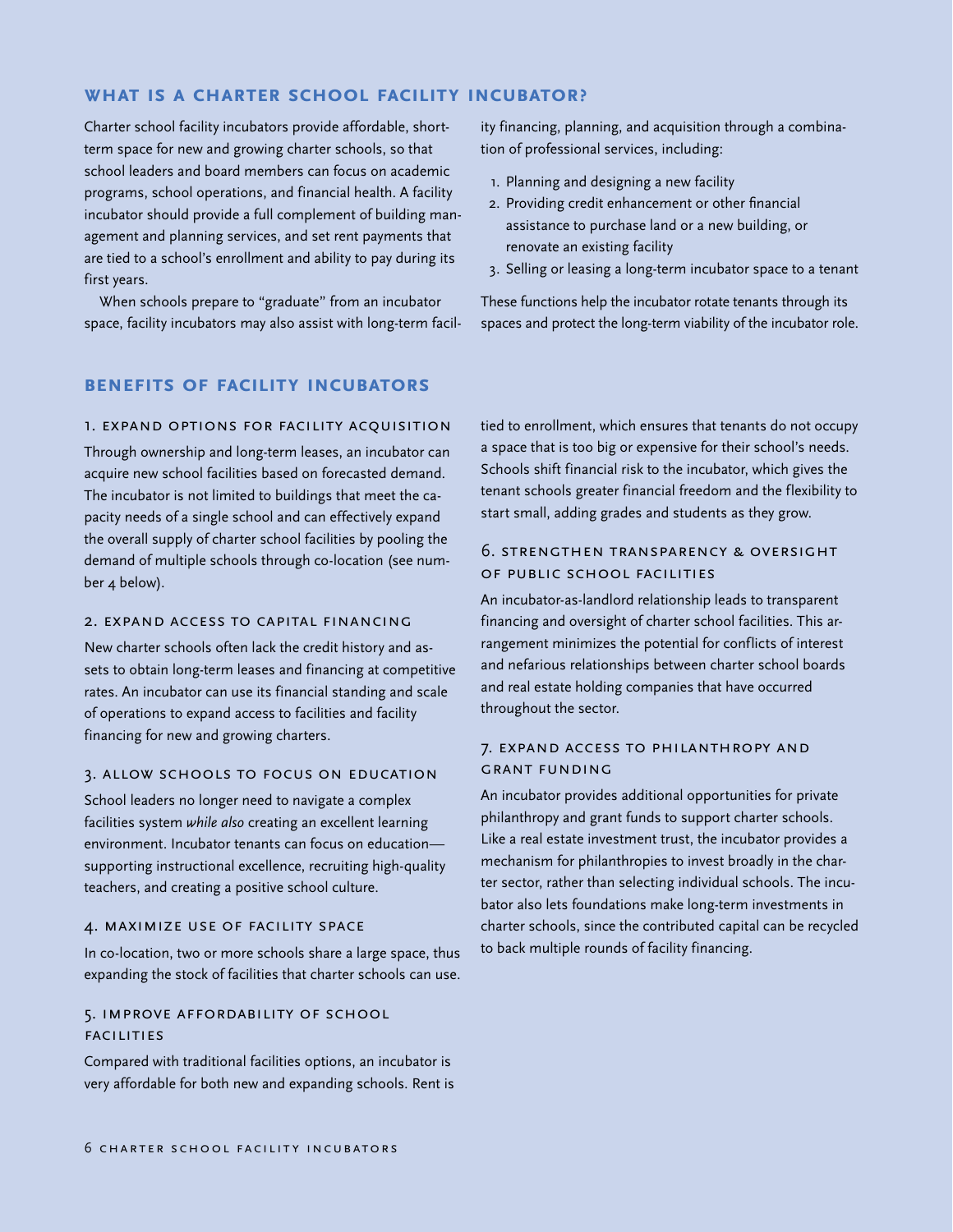# <span id="page-6-0"></span>WASHINGTON, D.C. Building Pathways, An Educational Facilities **INCUBATOR**

uilding Pathways (formerly the Charter School Incubator Initiative or CSII), is a<br>nonprofit, independent organization that provides move-in-ready space for start-<br>up or replicating charter schools in Washington, D.C., and nonprofit, independent organization that provides move-in-ready space for startup or replicating charter schools in Washington, D.C., and serves as the primary facility pipeline for the city's new and expanding charter schools. The District of Columbia Office of the State Superintendent of Education (OSSE) and Building Hope were the original founders of this previously public-private entity.

Building Hope, a Washington-based nonprofit, is a charter school community loan fund and community development enterprise. Building Hope was founded in Washington, D.C., in 2003 with a mission to "close the nation's education achievement gap by providing students with more access to high-quality charter schools." In a city in which nearly 50 percent of public school students attend charters,<sup>4</sup> Building Hope provides a variety of facilities services and supports, including financing and financial advising, no-cost technical assistance, and turnkey real estate development. Building Hope also works throughout the Mountain West, South, and Southeast, with offices in Florida, Idaho, and Texas.

OSSE is charged with raising the quality of education for all D.C. residents. It serves as the district's liaison to the U.S. Department of Education and works closely with the district's traditional and public charter schools to achieve its key functions, including overseeing all federal education programs and related grants administered in the District of Columbia. In this capacity, OSSE oversees federal grants from the U.S. Department of Education's Credit Enhancement Program and federal funds related to school choice that are unique to the district's relationship with the federal government.

Since its inception, Building Pathways has provided access to 15 incubator facilities<sup>5</sup> totaling over 785,000 square feet, and it has hosted 26 charter schools, including nearly half of all new charter schools opened from 2011 to 2016. Building Pathways has also financed and managed more than \$85 million in incubator facility improvements from 2006 through 2016, and completed \$37 million dollars' worth of improvements between 2017 and 2018.

Along with other important charter support organizations, Building Pathways has contributed to a high-growth, high-quality charter sector.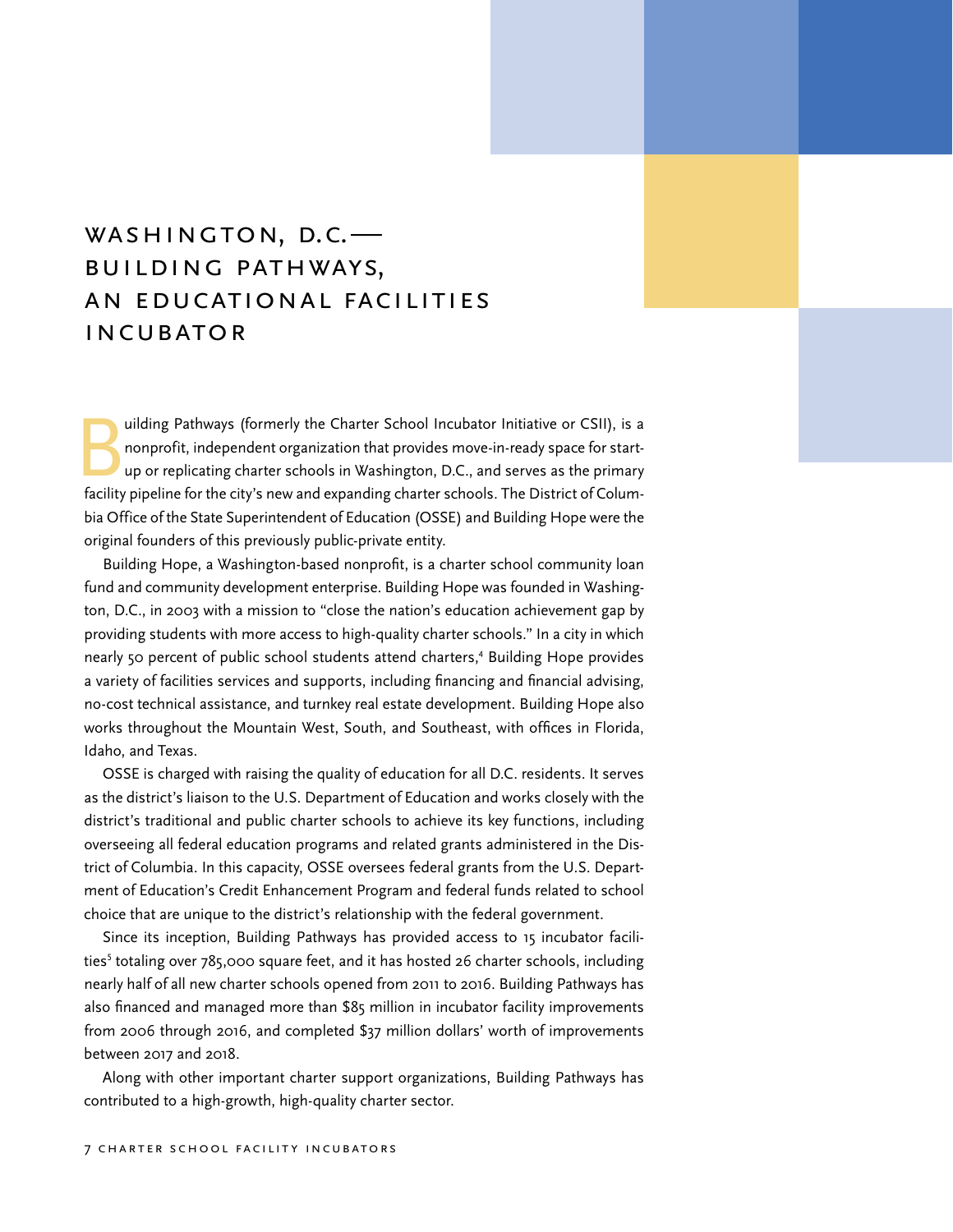

**Figure 1.** Building Pathways' Facility Portfolio and Student Capacity

\*"Student Capacity" refers to the target number of students who could be served by the facility. Actual charter student enrollment levels are very close to the target capacity numbers in any given year.

### **Figure 2.** Building Pathways' (BP) Charter School Portfolio: Operating Status of Current and Former Tenants

![](_page_7_Figure_4.jpeg)

![](_page_7_Figure_5.jpeg)

**Figure 3.** Building Pathways' Share of New Washington, D.C., Charter Schools Opening in Incubator Facilities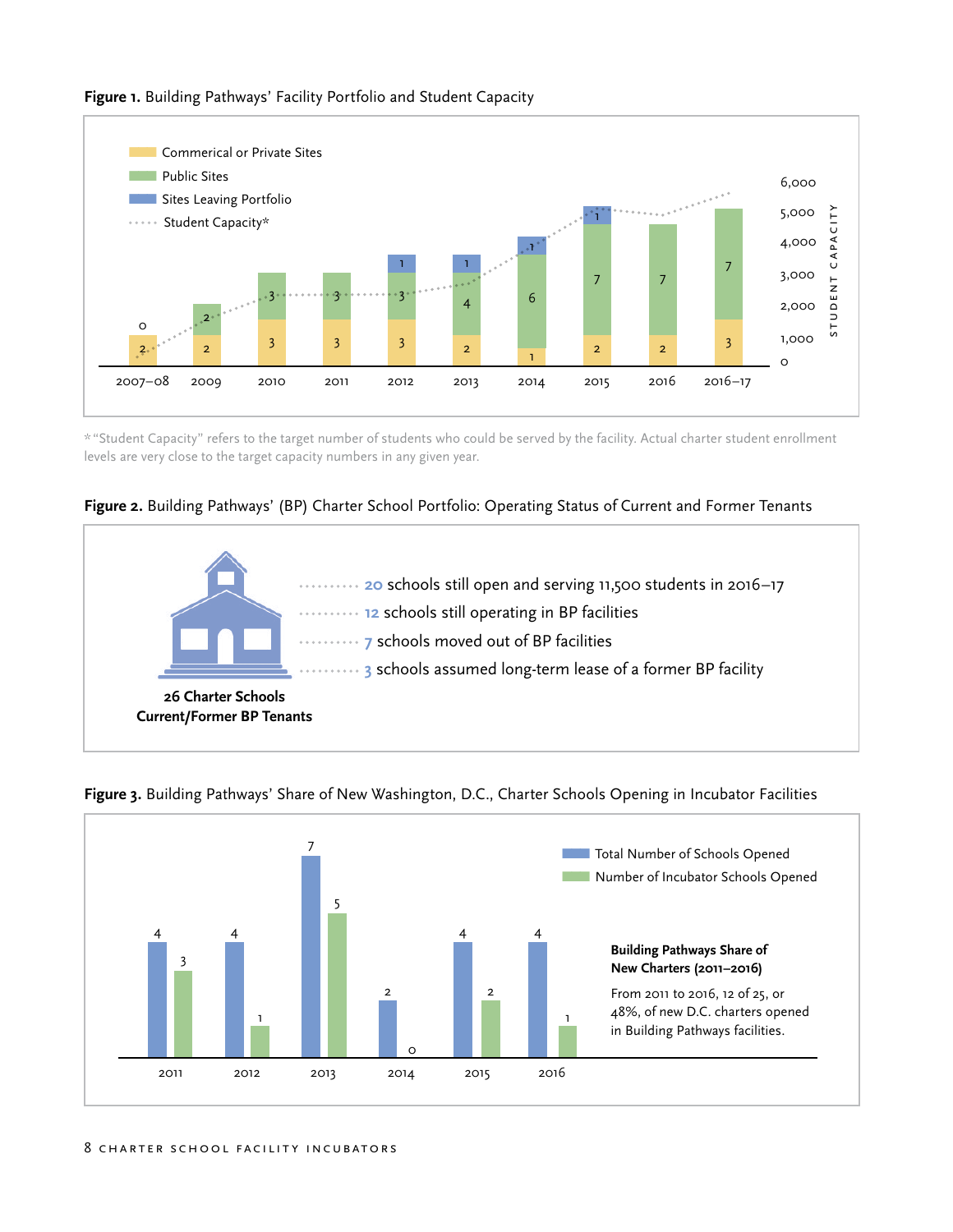# <span id="page-8-0"></span>**Start-up Funding and Governance**

The incubator initiative was developed in 2006 by Building Hope and the DC State Education Office, OSSE's predecessor agency,<sup>6</sup> after the city received funds from two federal sources. The U.S. Department of Education awarded the District of Columbia a \$5 million credit-enhancement grant through the Credit Enhancement for Charter School Facilities Program in 2004.<sup>7</sup> One year later, the city received a \$4 million federal appropriation as part of the Scholarship for Opportunity Results Act (or SOAR formerly known as the DC School Choice Incentive Act of 2003) to develop an incubator facility for public charter schools.<sup>8</sup> The purpose of charter school sector SOAR Act funds is to improve and expand quality public charter schools in the District of Columbia.<sup>9</sup> Based on feedback from local stakeholders, the city used SOAR Act funds for a competitive facilities grant that allows high-quality public charter schools to renovate former school district (or other city-owned) facilities that are leased from the city or to renovate charter-owned buildings.

While D.C. had the funding to start a facility incubator, it lacked charter school real estate expertise and, as a governmental entity, faced significant regulatory constraints that limited its ability to acquire and finance facilities. To address these obstacles, in 2006 Building Hope and OSSE's predecessor agency developed the Charter School Incubator Initiative (CSII), now Building Pathways, a separate 501(c)3, combining D.C.'s financial resources and Building Hope's facilities expertise. OSSE (or its predecessor agency) approved all expenditures and reviewed transactions in which Building Pathways was using the credit-enhancement grant—ensuring public oversight of the funds.

Building Pathways secured its initial commercial sites and welcomed its first incubator tenants for the start of the 2007–08 school year. Although these commercial sites met the new schools' basic needs, they were far from ideal. They were expensive, not

![](_page_8_Picture_4.jpeg)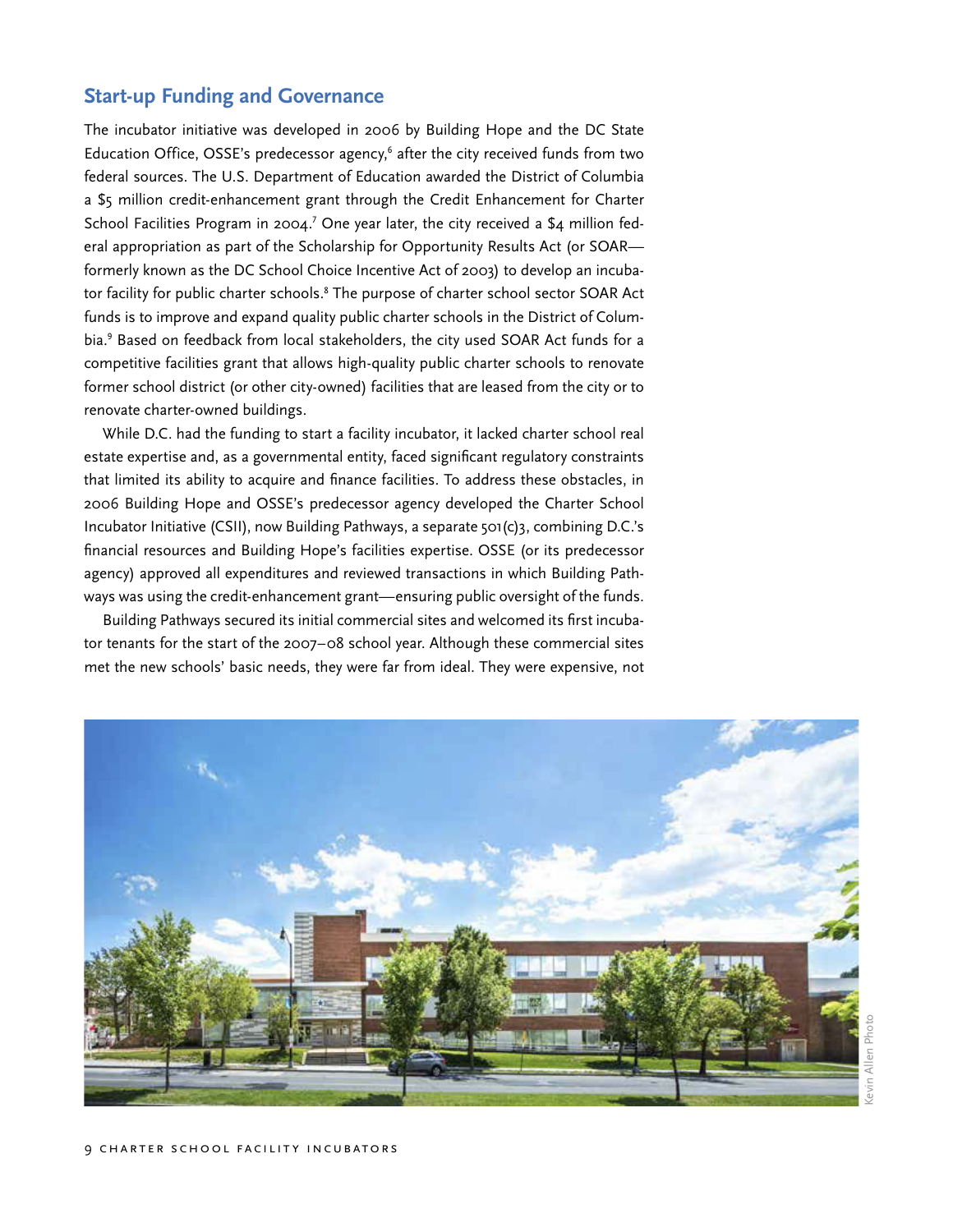<span id="page-9-0"></span>located in residential neighborhoods, and because they had not been used for educational purposes, they required significant renovations. Although Building Pathways relied on the grant funds to pay for improvements and subsidize the actual cost versus the rent charged to schools, its leaders did not yet have a sound understanding of the long-term prospects of new charter schools, so they did not want to risk long-term commercial leases.

## **Incubator Growth and Acquisition of Public Facilities**

In 2007, Mayor Adrian Fenty's office won final approval from the city council to take mayoral control of D.C. Public Schools (DCPS).<sup>10</sup> Fenty appointed Michelle Rhee as the new chancellor. As one of her first initiatives, Rhee ordered an audit of all public school buildings, which revealed that many schools were severely under-enrolled, leading to the closure of 23 buildings. Thanks to strong advocacy efforts, the city modified its charter law to require that these be offered to public charter schools first. This created a significant opportunity for charter schools to reuse former schools in residential neighborhoods, which provided the spaces commercial sites lacked, such as outdoor areas, gyms, and a cafeteria. Building Pathways won the lease on the first of many former school buildings. For many years, Washington, D.C. maintained a robust, transparent process to competitively bid and award buildings, including public meetings to collect community input. This transparency, along with OSSE's public oversight of Building Pathways, was crucial for maintaining trust and public support for the initiative.

![](_page_9_Picture_3.jpeg)

Kevin Allen PhotoAllen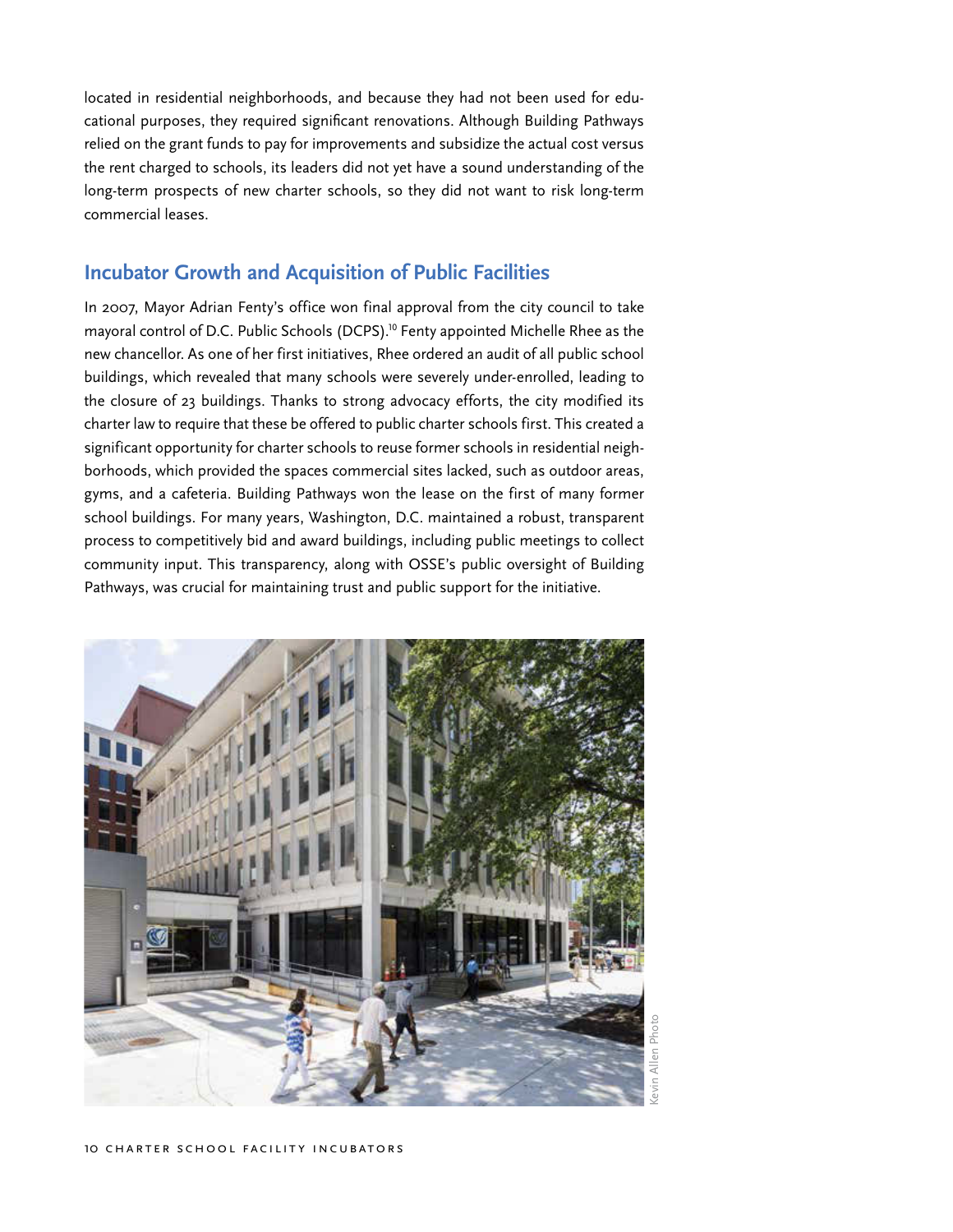#### **Figure 4.** Timeline of events

#### **2004**

Washington, D.C., receives \$5 million credit-enhancement grant to support charter school facility financing.

#### **2006**

D.C. receives SOAR grant with \$4 million allocated for charter facility incubator. Building Hope and OSSE's predecessor agency establish a charter school incubator initiative, (d/b/a "Building Pathways").

#### **2007**

The Washington mayor's office assumes oversight of D.C. Public Schools (DCPS) and OSSE is created. The city passes policy reforms to provide charter schools with access to underused school buildings. First charter school opens in Building Pathways commercial facility.

#### **2008**

Building Pathways awarded long-term leases on two former DCPS facilities: Benning and Draper.

#### **2010**

Enrollment surpasses 2,000 students in six Building Pathways facilities.

#### **2018**

With the acquisition of new facilities, Building Pathways hits 15 current and former incubator sites. Student enrollment of current Building Pathways tenants surpasses 5,000.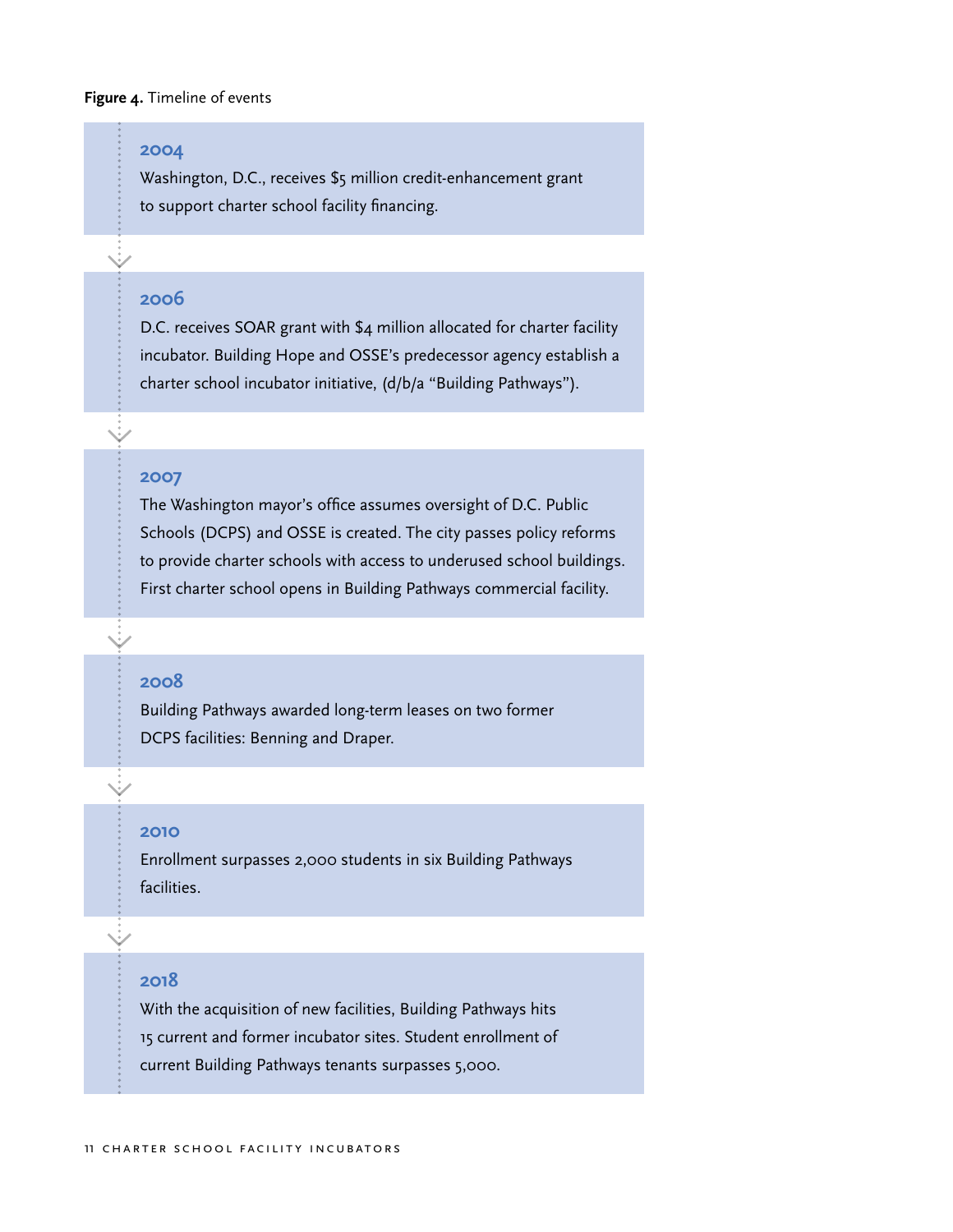# <span id="page-11-0"></span>How Building Pathways Works

uilding Pathways attributes much of its success and growth to the streamlined process it uses to acquire facilities, guide schools through the application process, usher schools into appropriate spaces, and support schools as they grow and move into permanent facilities. Building Pathways has become the success it is today by providing services and supports that align with the facility incubator benefits outlined in the Facility Incubator Overview on page 13.

![](_page_11_Picture_2.jpeg)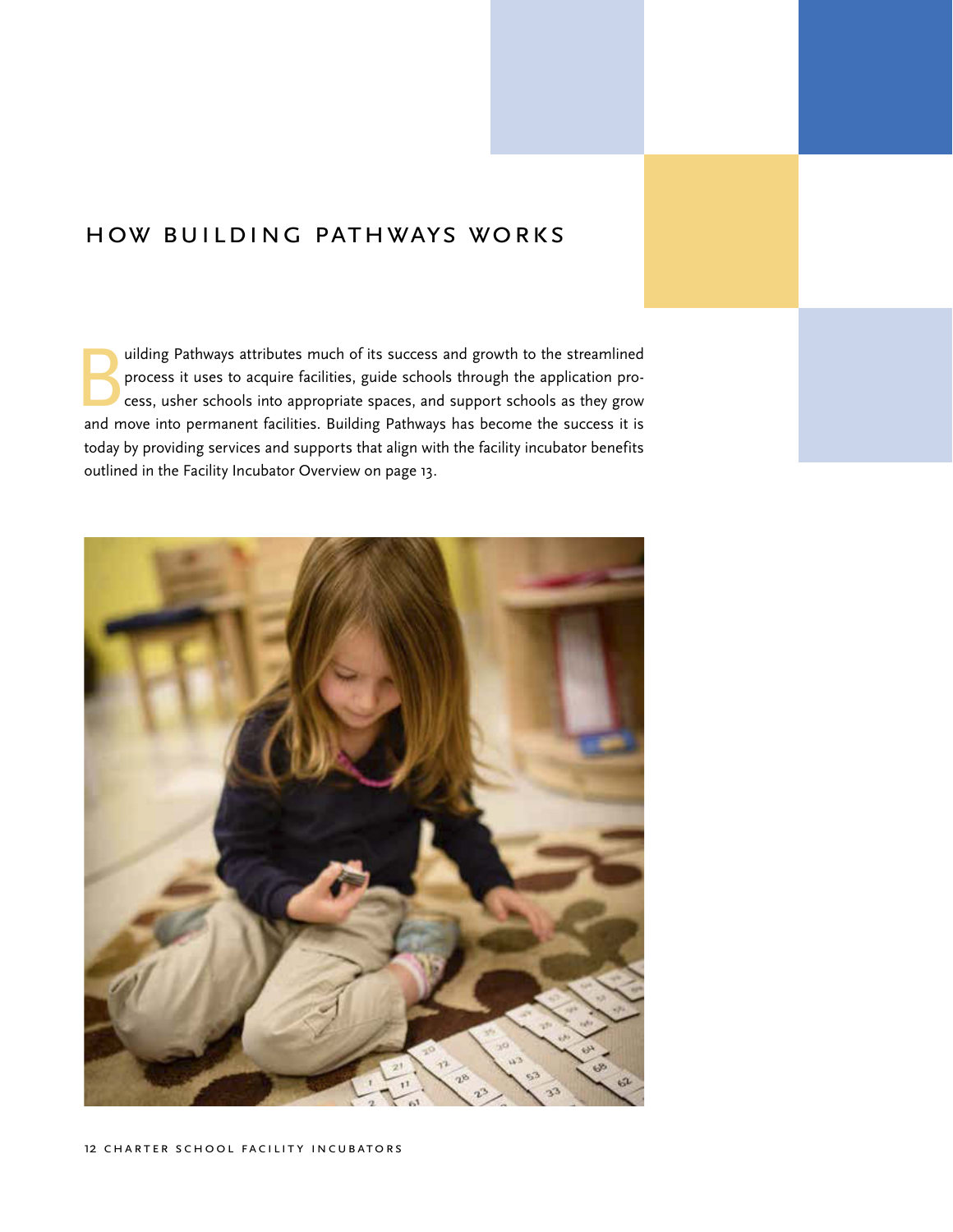| <b>Facility Incubator</b><br><b>Benefits</b>                                                           | <b>Building Pathways' Services and Supports</b>                                                                                                                                                                                                                                                                                                                                                                                                                                                                                                                                                                                                                                                                      |
|--------------------------------------------------------------------------------------------------------|----------------------------------------------------------------------------------------------------------------------------------------------------------------------------------------------------------------------------------------------------------------------------------------------------------------------------------------------------------------------------------------------------------------------------------------------------------------------------------------------------------------------------------------------------------------------------------------------------------------------------------------------------------------------------------------------------------------------|
| <b>Expand Options for</b><br><b>Facility Acquisition</b>                                               | 1. Acquiring public facilities through multiyear and multi-school planning<br>Building Pathways acquires long-term leases for underused public facilities in Washington, D.C.<br>through a public bidding process. Building Pathways has greatly expanded the number of facilities<br>that can be repurposed for charter schools because it can take on large, multiyear facility projects<br>that are not practical for new and stand-alone charter schools.<br>2. Converting incubator buildings to permanent facility solutions<br>Building Pathways works to permanently transfer the incubator facilities to charter school<br>incubator tenants that demonstrate academic, financial, and operational success. |
| <b>Expand Access to</b><br><b>Capital Financing</b>                                                    | 3. Leveraging its balance sheet to finance facility renovations<br>Building Pathways can obtain considerable financing for facility renovations thanks to its<br>longstanding relationships with financial institutions that are comfortable with a higher leverage<br>ratio than a charter school could afford. Building Pathways also maintains a funding model<br>wherein tenant rent payments cover debt obligations.                                                                                                                                                                                                                                                                                            |
| <b>Allow Schools to</b><br><b>Focus on Education</b>                                                   | 4. Facility planning with new charter schools<br>Building Pathways advises schools on potential incubator sites and provides a letter of support,<br>informing authorities that the school has engaged the incubator to explore its initial facility<br>solution.                                                                                                                                                                                                                                                                                                                                                                                                                                                    |
|                                                                                                        | 5. Managing facility projects<br>Building Pathways provides a move-in-ready facility that matches the school's needs. It manages<br>the site acquisition, lease, and financing, selects the design team, and manages the architect and<br>renovations. School leaders can focus on their education program in their planning year.                                                                                                                                                                                                                                                                                                                                                                                   |
|                                                                                                        | 6. Providing a full range of facility management services<br>Building Pathways provides a space with all the necessary amenities. It takes on all the facility<br>responsibilities including utilities, building operations, and maintenance. School leaders can<br>focus on education, not property management.                                                                                                                                                                                                                                                                                                                                                                                                     |
| <b>Maximize Use of</b><br><b>Facility Space</b>                                                        | 7. Strategically placing and co-locating incubator tenants<br>Building Pathways uses spaces creatively to maximize the number of high-quality charter schools<br>it can serve. Using its knowledge of facility options, it oversees the process of helping a charter<br>school find the ideal solution either through co-locations, reuse of existing sites, or new sites.                                                                                                                                                                                                                                                                                                                                           |
| <b>Improve Affordability</b><br>of School Facilities                                                   | 8. Keeping fees consistent and affordable<br>Building Pathways ties rent payments to school enrollment and/or debt service based on required<br>renovations, allowing schools to increase their enrollment at a controlled pace. School leaders do<br>not have to pay for a larger facility than needed.                                                                                                                                                                                                                                                                                                                                                                                                             |
| <b>Expand Access to</b><br><b>Philanthropy and</b><br><b>Grant Funding</b>                             | 9. Providing a scalable and sustainable investment strategy<br>Building Pathways lets investors invest in a single entity that affects the entire charter sector<br>rather than making multiple investments in various school operators. This reduces the<br>transaction costs to philanthropists and the risk level of investing in a single school. It also<br>prevents foundations from giving grants to competing schools, which then bid up the price<br>of real estate.                                                                                                                                                                                                                                        |
| <b>Strengthen</b><br><b>Transparency and</b><br><b>Oversight of Public</b><br><b>School Facilities</b> | 10. Maintaining transparency via public oversight and governance<br>Building Pathways' process for securing and overseeing facilities is open and transparent.<br>All contracts are publicly bid, and all financial records are publicly available.                                                                                                                                                                                                                                                                                                                                                                                                                                                                  |

# **Figure 5.** Facility Incubator Overview: Building Pathways' Services and Supports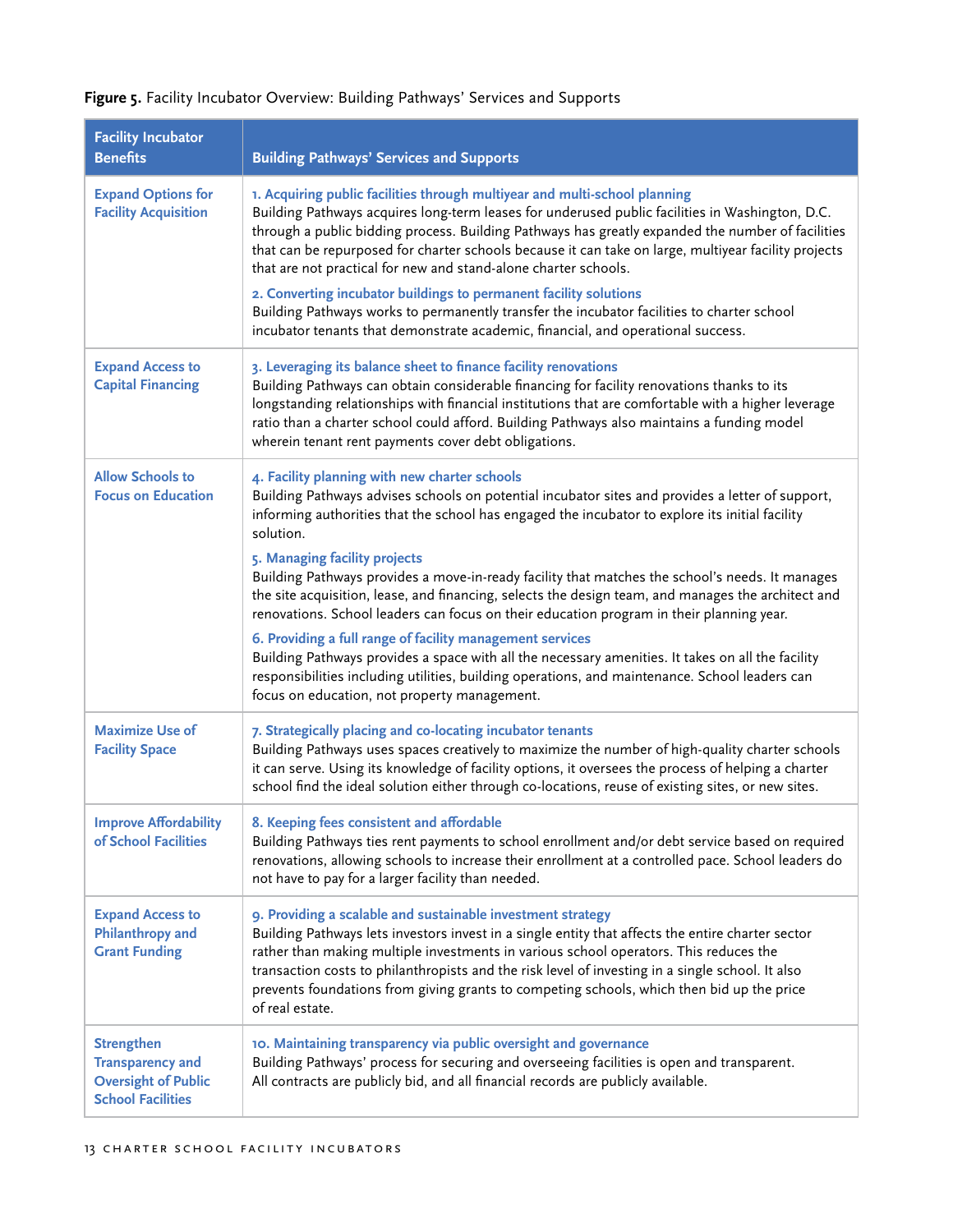# <span id="page-13-0"></span>**1. Acquiring public facilities through multiyear and multi-school planning**

While the policy reforms that provided Washington, D.C. charter schools with access to public facilities were an important step, Building Pathways has been pivotal in helping schools overcome significant hurdles to acquire and renovate these facilities. It has established a portfolio of incubator facilities that primarily consists of underused public facilities (mostly former public schools), with some commercial sites.<sup>11</sup>

Many of the available public facilities are too large or need too much renovating for a single charter school to manage. Building Pathways can take on a much broader range of projects by acquiring facilities, financing renovations, and managing properties that serve multiple schools and organizations. Its timeline for securing properties is much longer and more flexible than an individual school; it plans years in advance, before it even knows the charter applicants. As a result, Building Pathways has greatly expanded the number and quality of "surplus" facilities available to charter schools.

# **Acquiring Public Facilities through Washington, D.C.'s Right of First Offer Policy**

Washington, D.C.'s policy requires the mayor's office to give the right of first offer to purchase, lease, or otherwise use a surplus school facility to an eligible entity, which includes public charter schools and charter school facility incubators.<sup>12</sup> The process begins when a site is declared surplus or excess by the mayor's office, meaning: 1) the city has not determined another use for the building, 2) the school system is not using the site for school purposes, and 3) the site has been identified as vacant

or significantly underused. Once the facility is declared surplus, the city issues a request for offers. Building Pathways submits an offer, which describes the incubator program, outlines the project team and qualifications, articulates a plan for facility renovation and tenant placement, provides information on financial feasibility, and describes project implementation. Following community meetings, a review panel gives final approval, and Building Pathways enters into a long-term lease agreement.

![](_page_13_Picture_6.jpeg)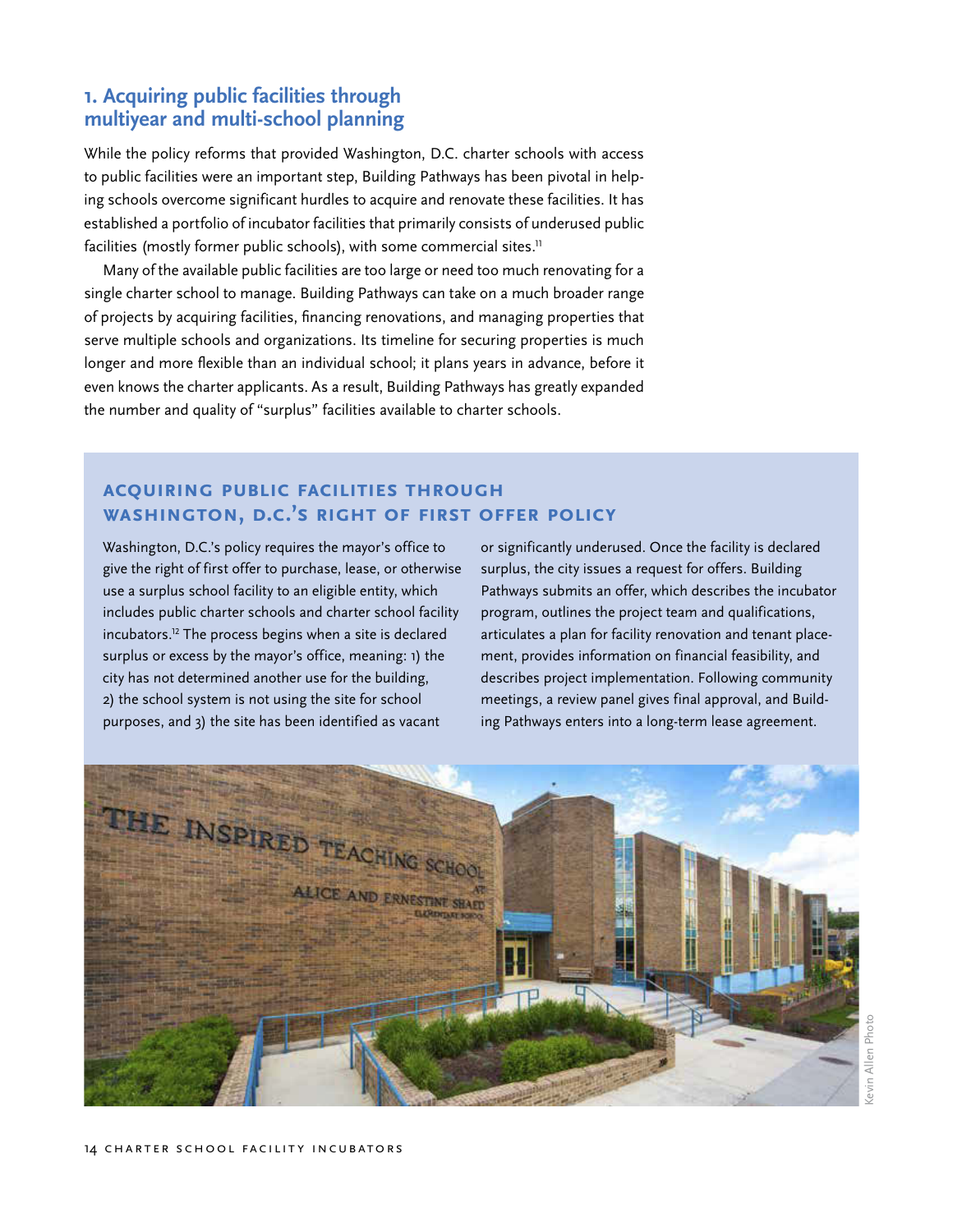## <span id="page-14-0"></span>**2. Converting incubator buildings to permanent facility solutions**

One of Building Pathways' strategies is to permanently transfer some incubator facilities to tenants that have demonstrated academic, financial, and operational success. In fact, Building Pathways often places new tenants in a facility with a long-term plan to transfer the facility to the charter school. It closely coordinates with OSSE and the DC Public Charter School Board (PCSB) on the timing of facility transfers from Building Pathways to charter schools, and helps the school transfer the lease and secure financing to take on any outstanding debt connected to past facility renovations.

Building Hope did not envision this facility transfer strategy in the initial design of Building Pathways, but quickly realized that there were not enough permanent options for schools that started in incubator facilities. Furthermore, by transferring outstanding debt to charter schools, Building Pathways can free up investment capital and creditenhancement funds for future projects.

## **3. Leveraging its balance sheet for facility renovations**

Building Pathways has leveraged its initial grant investments of \$9 million (SOAR and credit-enhancement funds) to finance over \$85 million for new construction, renovation, and other facility improvements between 2006 and 2018. This level of financing would not have been available to individual charter schools. The condition of newly acquired incubator facilities varies significantly, but most require significant improvements. The Washington, D.C., government does not legally transfer the ownership of former school buildings to outside organizations, but rather offers a long-term lease.

Many commercial lenders are not comfortable with such leasehold mortgages that provide long-term facility renovation loans for property that is leased, not owned, by the borrower. Some lenders simply refuse to consider leasehold mortgages, while other significantly discount the value of the financed renovation and require additional collateral to secure the loan. Over time, Building Pathways has educated lenders on leasehold mortgages; today it has numerous partners that finance incubator facilities under terms that allow a higher debt-to-asset ratio than charter schools can afford.

#### **Rent Credit for Leasehold Improvements**

Washington, D.C. generously provides rent credits for the cost of leasehold improvements to incubator facilities. Building Pathways negotiates the rent credits on a case-by-case basis, either through a letter of intent or predevelopment agreement. Typically, the rent credits are equal to one year of rent for every \$1 million of investment. Rent credits dramatically reduce the operating

costs of renovated facilities by allowing charter schools to effectively operate without lease payments for many years of the lease agreement. Funding that would have otherwise gone toward rent is instead used to invest in facility improvements and create a space that best supports a school's program.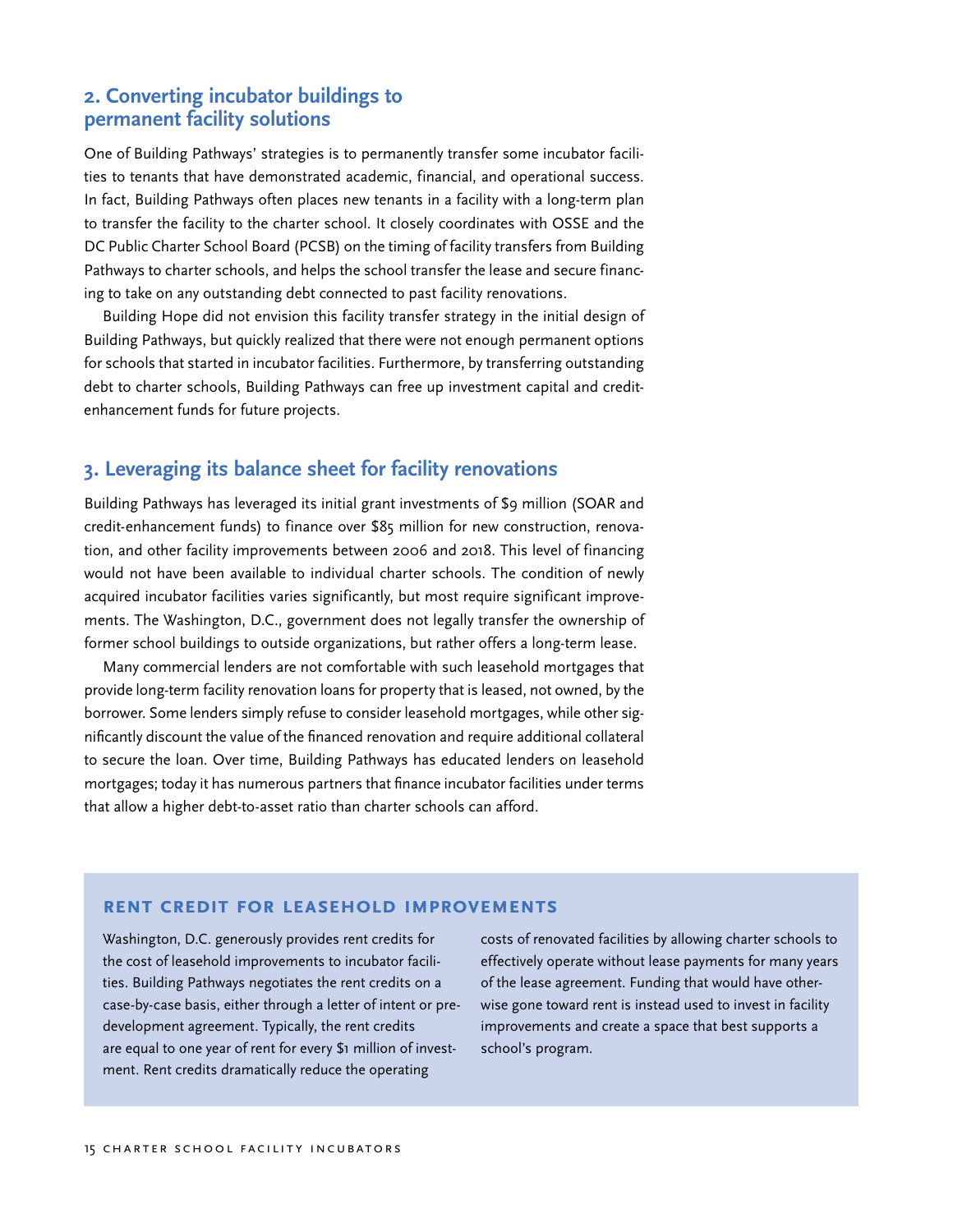# <span id="page-15-0"></span>**4. Facility planning with new charter schools**

Organizations and individuals applying to open a new charter school or campus typically contact Building Pathways early in the charter application cycle. They schedule an initial facility planning meeting to learn more about the school (such as its educational model, planned enrollment, and desired location), and to give applicants information about facilities options and incubator program details. The planning process often includes visits to occupied and potential facilities to identify options and better understand the applicant's needs.

An applicant then works with Building Pathways to articulate a facility plan in the charter application. Some applicants will identify a planned incubator facility, while others will list potential locations based on options that Building Pathways has helped to identify. Others simply state that they are in the process of reviewing options with Building Pathways. Given Building Pathways' pricing models, knowledge of local real estate, and capacity to provide move-in-ready space, new charter applicants do not need to dedicate significant time to facility planning in their application.

Building Pathways remains in contact while the application is under review, considering the school's needs in its district-wide facility planning. However, the real work begins on the day the school receives its conditional charter award in May. The school has approximately one year to secure a facility, but the goal is to have a site identified before the district-wide charter school enrollment lotteries take place on February 1 and March 1-just eight months after charter approval.

![](_page_15_Picture_4.jpeg)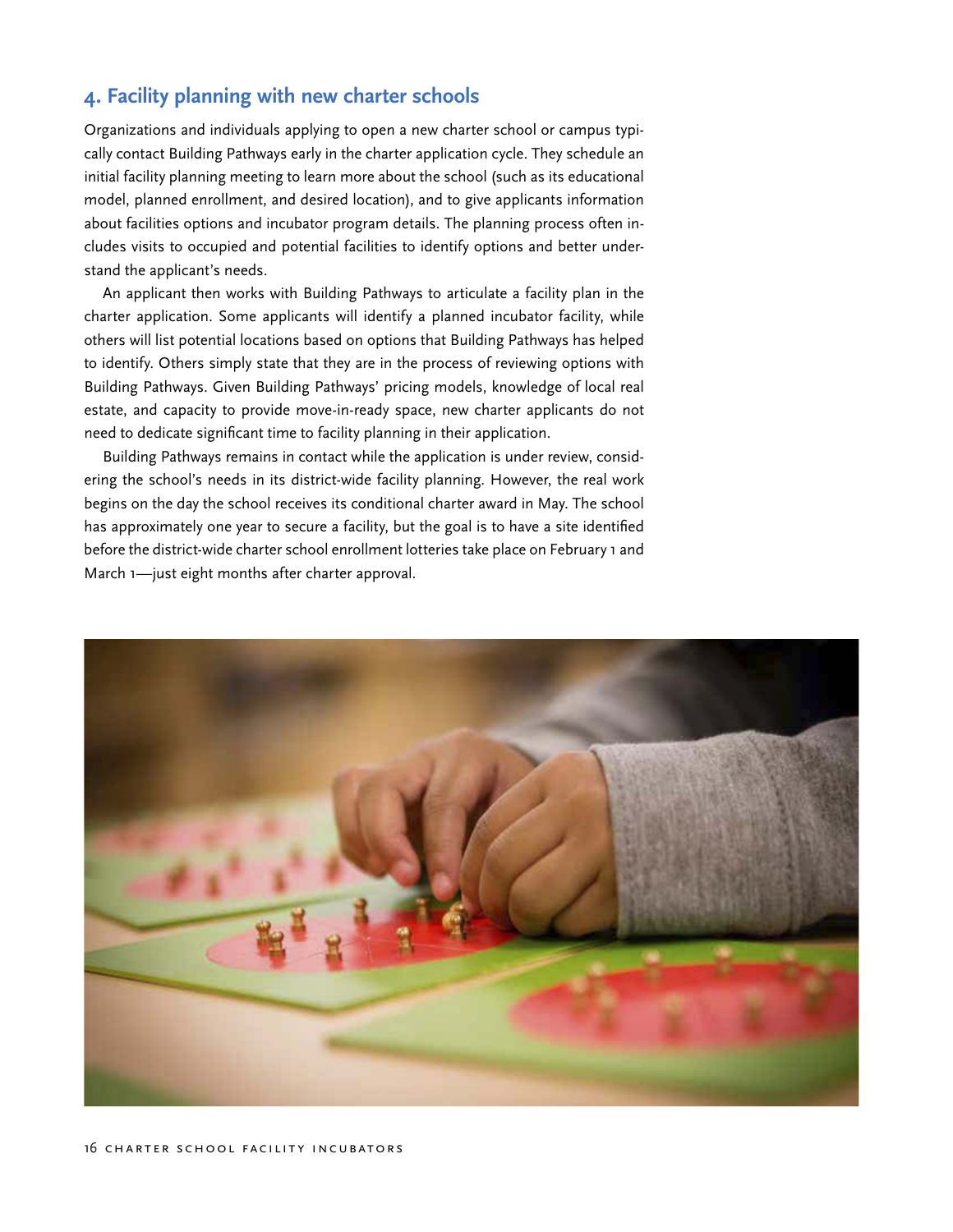$\frac{1}{2}$ n 2012, Scholars Academies, a Philadelphia-based national charter management organization, obtained a charter to open DC Scholars Public Charter School (DC Scholars PCS). The school aimed to serve preschoolers through third-graders, but was hunting for a larger facility to add grades in the future.

A new incubator space became available when the District of Columbia released a solicitation for Shadd, a former elementary school building, which co-resides with a local food bank and the University of the District of Columbia. Building Pathways worked on behalf of DC Scholars PCS to lease the 72,000-square-foot property and immediately began renovation plans. Building Pathways planned to deliver a fully modernized building by August 2015.

Construction began in April 2015, and Building Hope provided a \$1 million loan and a \$500,000 credit enhancement from America's Charter to finance the "summer-blitz" project. The construction was completed on time and under budget, with almost 100 percent of the contingency unspent.

The school has added a new grade every year, serving pre-K–eighth grade in the 2017–18 school year. Enrollment has steadily increased, with 2017–18 enrollment at 515 students.

![](_page_16_Picture_5.jpeg)

#### **project**

DC Scholars Public Charter School

**project description** Incubator Space

**location**

5601 E. Capitol St. SE Washington, D.C.

**campus opened** 2015–16 School Year

**total project costs**

\$17.5 Million

**building hope investment**

\$1 Million Loan \$500,000 Credit Enhancement

**project size**

72,000 square feet

#### **tenant**

DC Scholars Public Charter School

**ENROLLMENT** 

515 Students (2017–18)

**grades** Pre-K Through 8th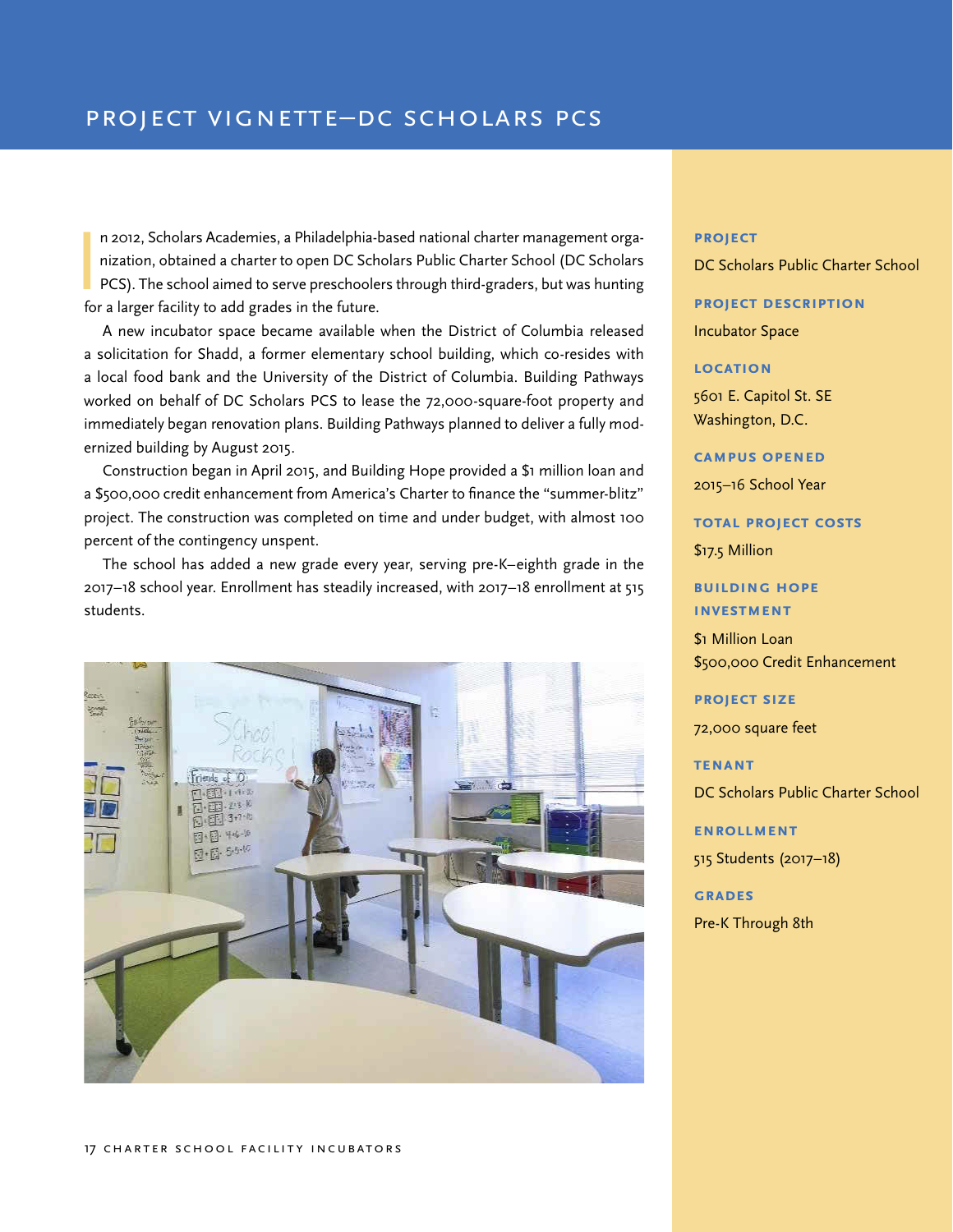The District of Columbia International School (DCI) received charter approval in<br>the winter of 2012. The school had an innovative plan to offer middle and high<br>school students a multilingual and culturally advanced curricu the winter of 2012. The school had an innovative plan to offer middle and high school students a multilingual and culturally advanced curriculum, and needed a facility plan that would allow it to slowly increase enrollment.

Through Building Pathways, it found a temporary space and acquired a permanent long-term space. Building Pathways negotiated a lease on commercial space in Northwest Washington that gave the school space for three years.

DCI won a bid for the Walter Reed Army Medical Center (WRAMC) campus. The WRAMC project involved fully renovating its 130,000-square-foot interior, plus 35,000 new square feet, into an energy-saving school at a cost of \$50 million.

Opened for the 2017–18 school year, the project provided a state-of-the-art, sustainable educational facility to about 800 students in sixth through 10th grades. DCI plans to add two more grades so that it graduates its first seniors in 2020.

![](_page_17_Picture_5.jpeg)

#### 18 CHARTER SCHOOL FACILITY INCUBATORS

#### **project**

District of Columbia International School

#### **project description**

Incubator Space

#### **location**

3220 16th St. NW, Washington, D.C.

#### **campus opened**

Temporary space: 2014–15 Permanent space: 2017–18

#### **development**

Renovate former church building and construct new two-story building

#### **total project costs**

\$50 Million

**building hope investment**

\$949,000 Loan

#### **project size**

New Construction: 35,000 square ft. Renovation: 130,000 square ft.

#### **tenant**

District of Columbia International School

#### **ENROLLMENT**

804 Students (2017–18) 1,450 studens at full enrollment (planned)

#### **grades**

6th Through 12th at full enrollment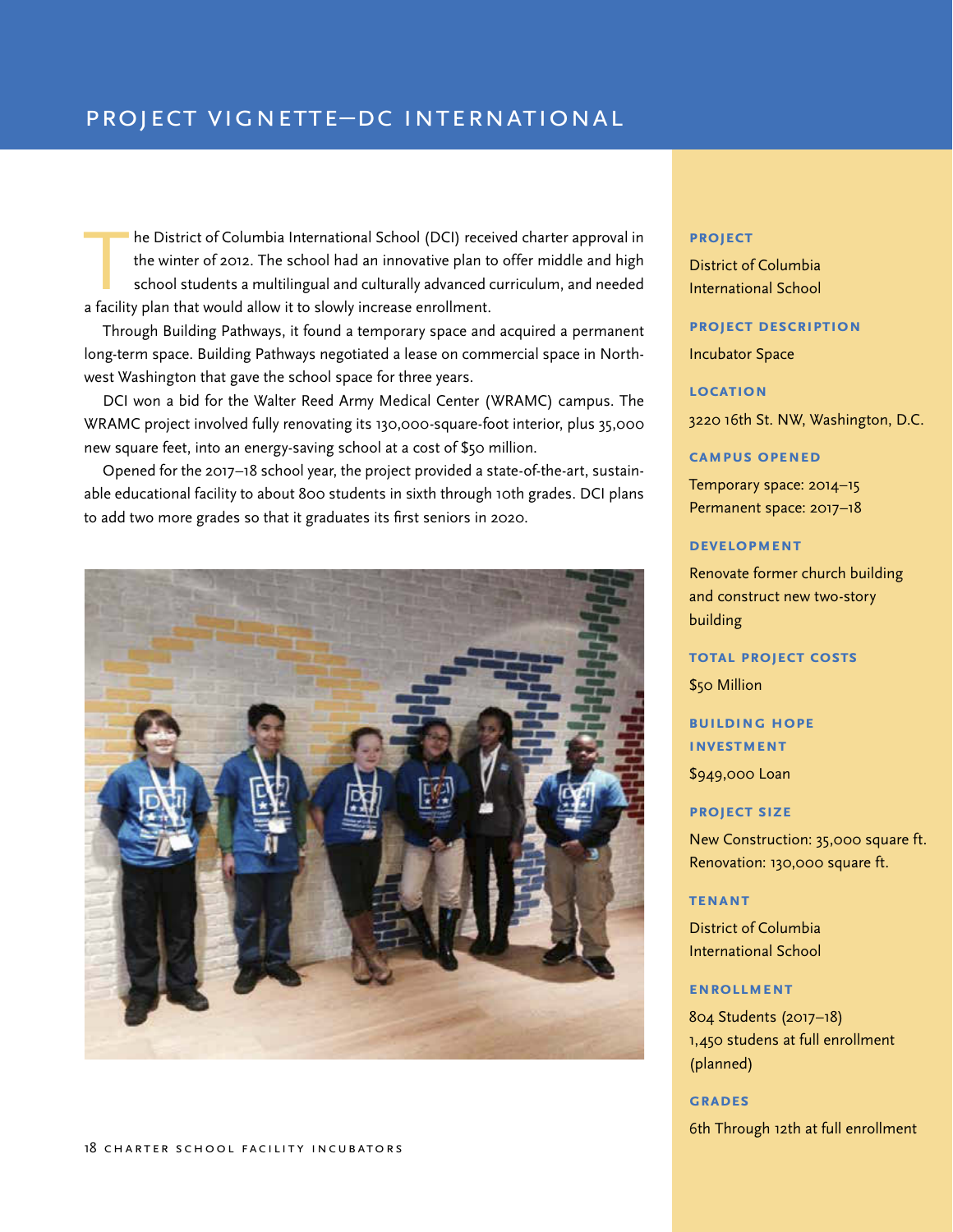# <span id="page-18-0"></span>**5. Managing facility projects**

Once a school receives conditional charter approval and enters its planning year, Building Pathways manages all aspects of facility renovations and readiness. Building Pathways assesses the school's facility needs given its academic program and projected student population. Some schools require minor modifications to an existing incubator site, while others require more extensive renovations.

Building Pathways contracts with a small number of companies to plan and implement high-quality, competitively priced renovations. Building Pathways usually selects partners, such as the general contractor and architect, through a competitive bid process based on the partner's record of delivering charter school facility projects in the District of Columbia on time and on budget.

During the renovation and construction processes, Building Pathways provides project support, monitors progress, and manages all finances.

## **6. Providing a full range of facility management services**

Building Pathways gives incubator tenants a full-service lease with complete property management services. The full-service lease offers:

| <b>Service</b>                           | <b>Description</b>                                                                                            |
|------------------------------------------|---------------------------------------------------------------------------------------------------------------|
| <b>Utilities</b>                         | Includes all electricity, water, and natural gas                                                              |
| Maintenance & Repairs                    | Includes the upkeep and repairs associated with normal<br>wear and tear of a facility.                        |
| Janitorial Services                      | Includes such services as daily cleaning, trash removal,<br>kitchen cleaning, power-washing.                  |
| Capital Improvements                     | Includes any facility repairs and upgrades that qualify as<br>capital improvements (such as HVAC replacement) |
| Technology Infrastructure<br>and Service | Includes installation and maintenance of infrastructure<br>related to technology and Internet connectivity.   |

Building Pathways contracts with the same service providers for all incubator sites for higher-quality services and better response rates. It also serves as an intermediary between the tenant and service providers if providers are not meeting the school's needs. The school is responsible only for providing program-specific furniture, fixtures and equipment, security, and phone and data usage.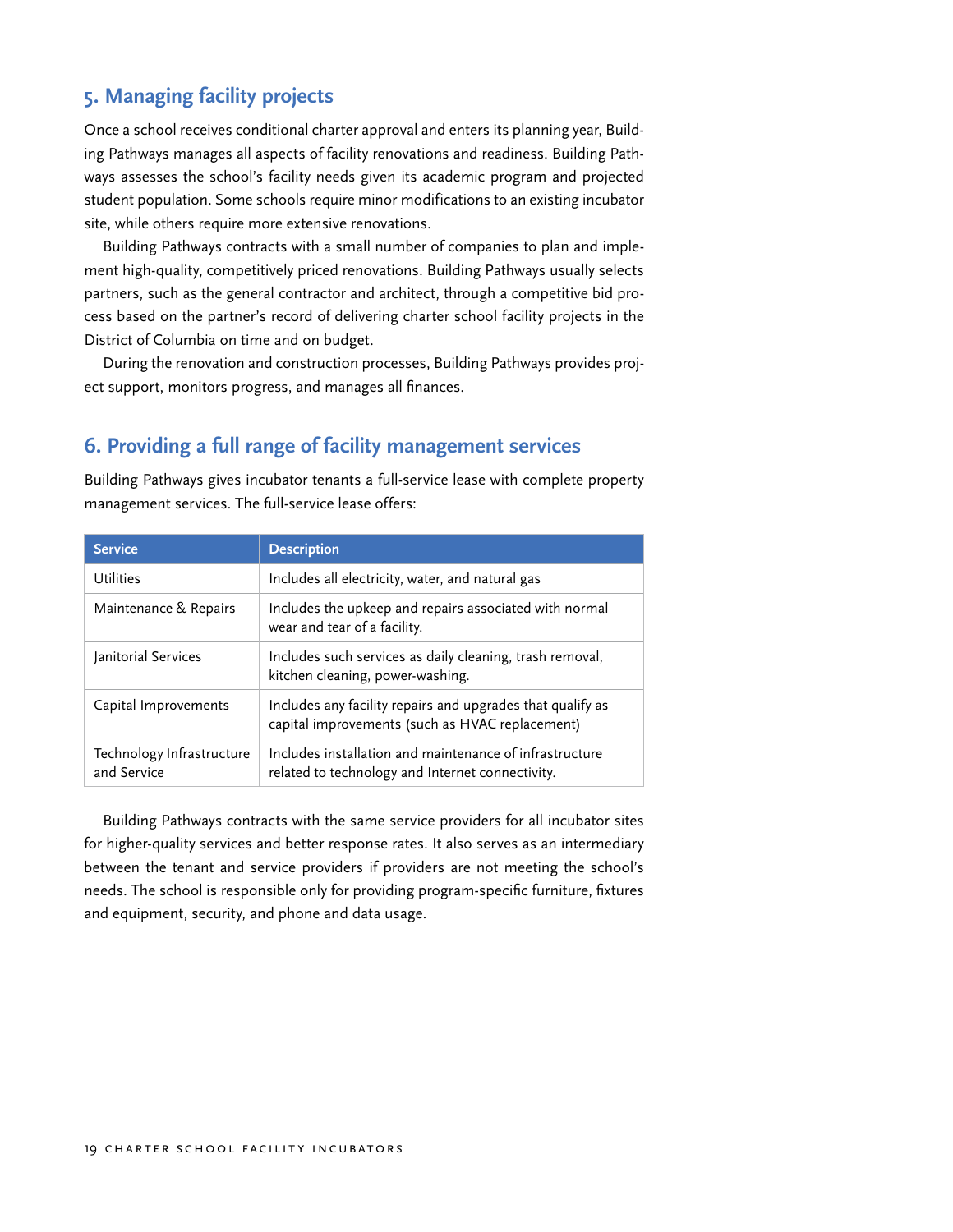# <span id="page-19-0"></span>**7. Strategically placing and co-locating incubator tenants**

A key element of Building Pathways' success is its knowledge of the city's facilities overall, and its ability to manage the flow of schools in and out of incubator facilities. In assigning schools to incubator sites, Building Pathways gives priority to new schools, followed by schools less than five years old. Building Pathways is focused on maintaining high occupancy rates—essential to financial sustainability. This complex process hinges on Building Pathways' ability to accumulate and track data on:

- Number of new charters in the charter application process
- Current enrollment figures and performance of incubator tenants
- Financial well-being of incubator tenants
- Geographic preferences of both current and prospective incubator tenants
- Potential incubator spaces that have or will soon become available
- Current renovation and construction
- Current space constraints or available room in incubator spaces
- Availability of facilities, as some schools secure other long-term options and move out

Building Pathways uses this information to project facility needs, evaluate available space, match tenants with incubator spaces and other tenants, and acquire and transfer facilities. It tries to make it easy for schools by maintaining a flexible system that monitors the district-wide facility availability and matches schools according to their geographic preferences and projected enrollment.

#### **Tenant Transition & Sublease Agreement**

Once Building Pathways and the school agree on an incubator space, they enter into a sublease agreement that outlines the lease length, financial terms, performance requirements, Building Pathways services, co-location expectations, and tenant obligations.

Schools are typically capped at five years in an incubator space, with the expectation that a school will either take over a lease agreement on a permanent basis or identify another permanent facility. When tenants prepare to exit incubator facilities, Building Pathways continues to help schools secure competitive bids for architecture, construction, and facility financing services.

#### **Co-locating Incubator Tenants**

Building Pathways frequently co-locates charter school tenants in its incubator facilities, to maximize its space, serve more schools, and stay financially stable by increasing its rental income. Many of the incubator facilities have hosted co-locating schools. Whether a school will be co-locating is defined in the sublease agreement, which also indicates if one of the schools is slated to take over the space at the end of the sublease term. Building Pathways matches co-locating schools based on desired geography, projected enrollment, and grades served, so that schools with competing grades are not in the same location. Co-location is crucial to the incubator model, but it creates challenges. Schools may find that sharing the same facility leads to scheduling conflicts, space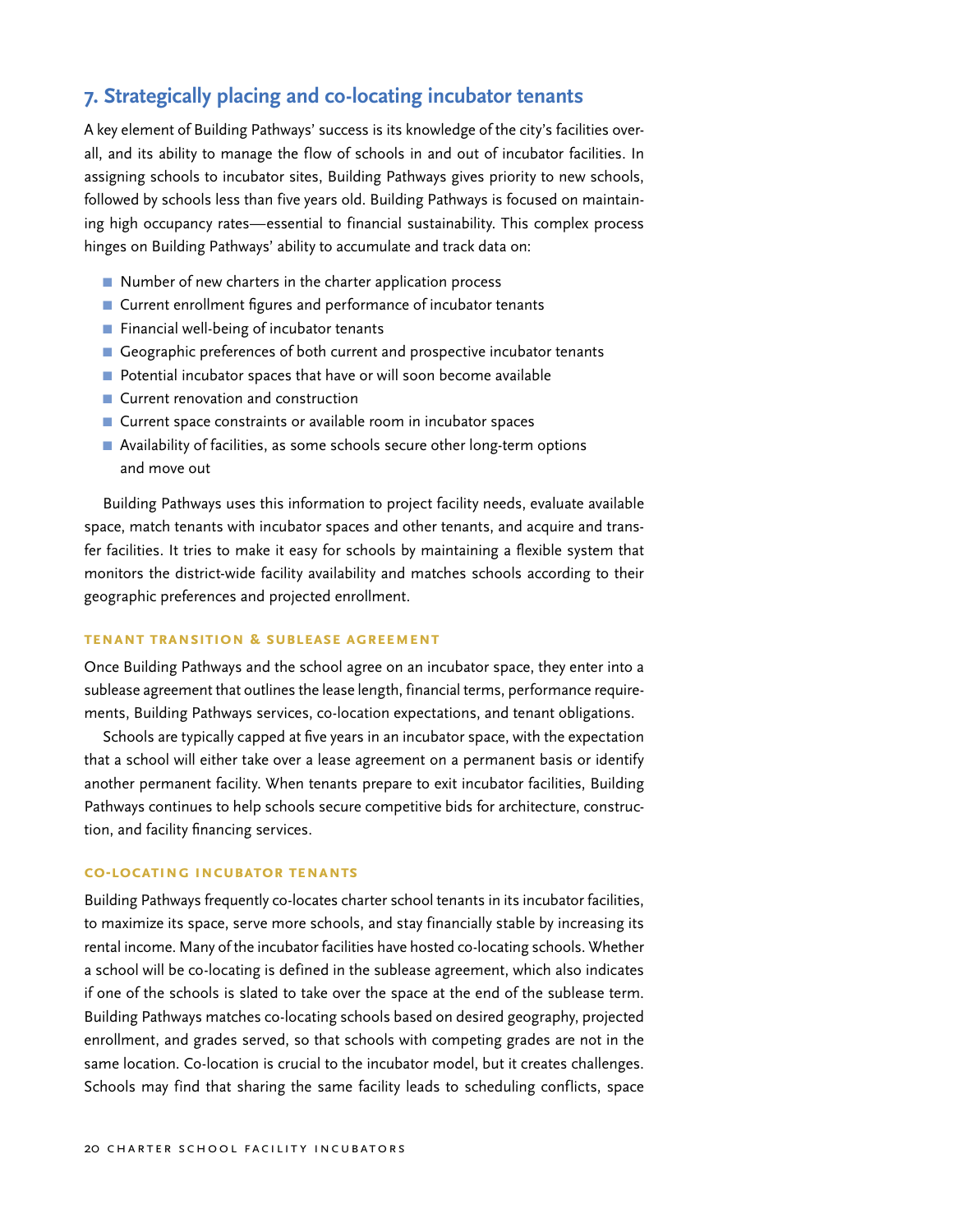<span id="page-20-0"></span>limitations, or complications in creating their desired school culture. Building Pathways learned the importance of drafting co-sharing agreements among the tenants.

Co-location can be a positive scenario for many schools, as it allows for greater collaboration and resource-sharing. Co-locating often allows a new school to identify a facility within the first few months of receiving a charter. This quick turnaround lets school leaders focus on the program and gives them a competitive edge on enrolling students.

#### **8. Keeping fees consistent and affordable**

Building Pathways subleases incubator space to tenants who pay rent based on perpupil enrollment, rather than on the size of the facility or fair market value. This fee structure allows schools to grow at a manageable pace, cultivate academic programs, and channel the funds they save on rent into educational programs.

Per-pupil rent is based on the targeted facility spending level—equivalent to a facility per-pupil allocation amount ("facility allowance") provided by the district, minus a withholding amount that helps the school cover facility costs (such as furniture or security) or save for a permanent facility.

## **Building Pathways' Fee Structure**

Building Pathways uses the following formula to determine rent for each newly chartered school:

#### **(# of Students ) × (Per-Pupil Facilities Allowance – 10% school withholding) = (Rent)**

The formula is straightforward. The school simply takes the per-pupil amount allotted by the authorizer and multiplies it by the number of students enrolled. The school withholding amount helps schools pay for furniture, equipment, and save for a permanent facility. New schools can withhold up to 10 percent of the per-pupil allowance during the first three years of their charters. The withholding is typically eliminated by year four. For fiscal year 2018, the facility allowance in Washington, D.C., is \$3,193 per student.<sup>13</sup> So, for example, a first-year school with a 10 percent withholding and a projected enrollment of 100 students would pay:

#### **(100 students ) × (\$3,193 × 0.9) = \$287,370 per year**

Washington, D.C.'s per-pupil facility allowance is one of the highest in the nation, comparable only to New York City and New Jersey. However, the facility project costs are also among the highest, at nearly \$300 per square foot.

In states where charter schools receive no or limited facility funding, the facility incubator should consider a targeted facility spending level that is equivalent to a standard percent of per-pupil funding (such as 15 percent). Depending on the local level of charter school funding and average cost of facility projects, the targeted facility spending level may or may not be sufficient for a facility incubator to break even. Set appropriately, the fixed per-pupil rent amount will support financial sustainability for charter school tenants and allow for a stable and scalable financial model for the incubator. Incubators operating in cities and states with less generous funding may need ongoing grants and philanthropic investments to cover operating expenses.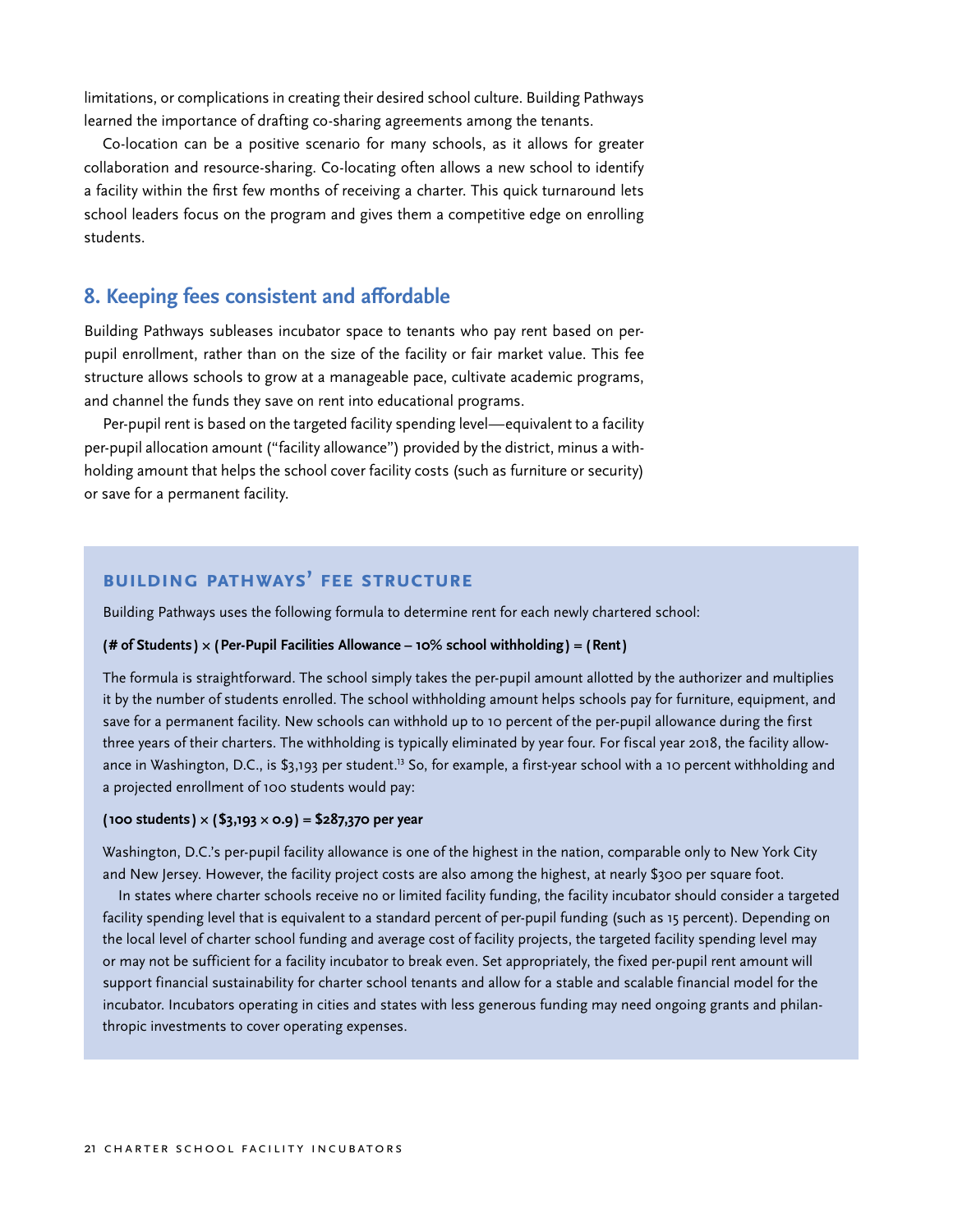Building Pathways charges tenants using this formula until the tenant finds another facility or takes over the incubator lease on a long-term basis.

Depending on the aggregate school enrollment and actual facility costs, rent may either fall below or exceed overall facility expenses (including lease, maintenance, and debt service on leasehold improvements). Building Pathways uses the excess funds from one facility to cover the shortfalls at others.

Building Pathways realized the importance of explaining this cost structure to schools. Many school leaders were expecting to pay a rate as if their building was the only project being considered. Building Pathways needed to explain that the schools were paying into a portfolio approach where some facilities may be subsidizing others, and all buildings were being subsidized in their first year. This is an "all-for-one, one-forall" model whereby each school is paying for the overall incubator program.

![](_page_21_Picture_3.jpeg)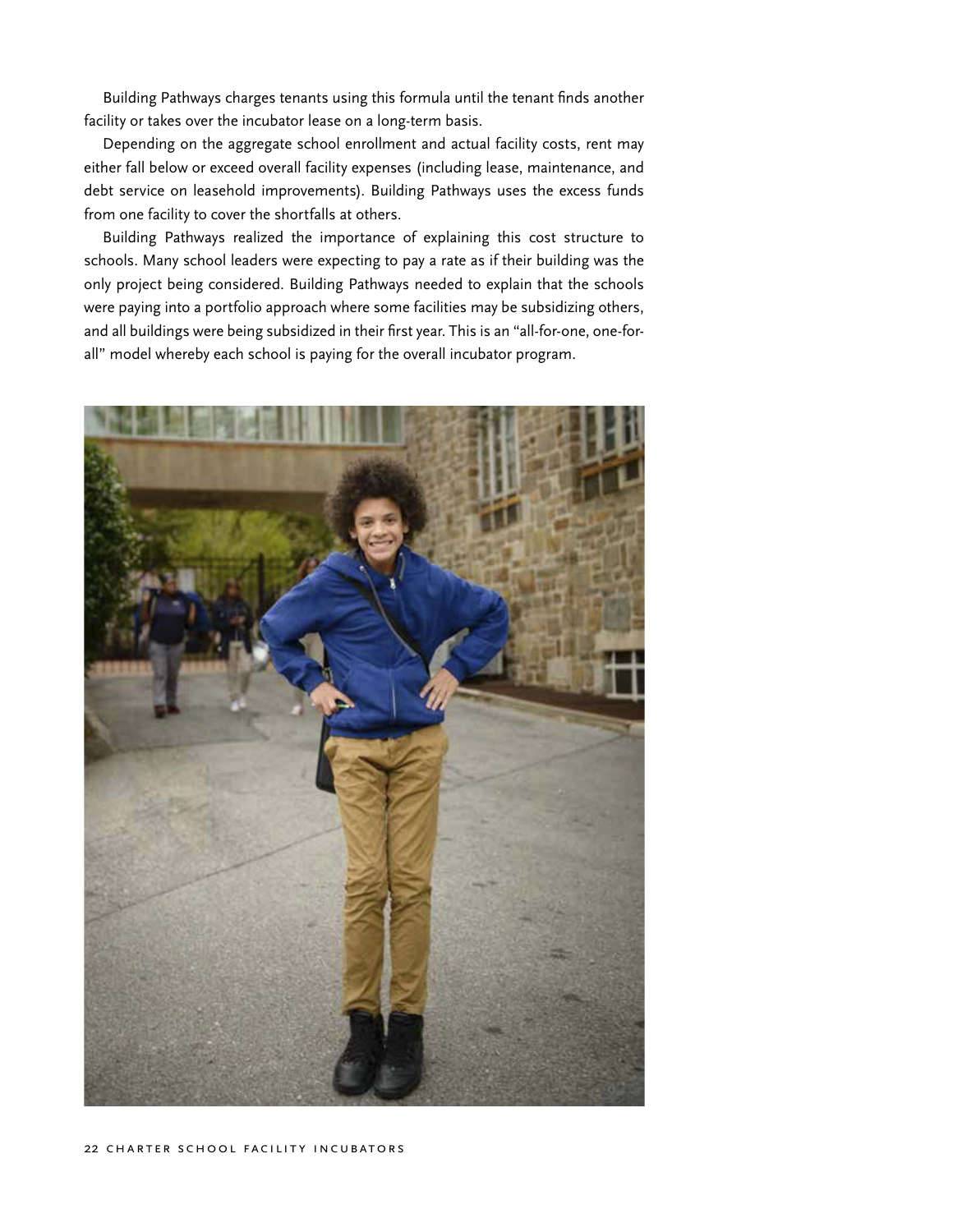# <span id="page-22-0"></span>**9. Providing a scalable and sustainable investment strategy**

Building Pathways operates a self-sustaining financial model that requires minimal ongoing philanthropy to acquire, renovate, and maintain incubator facilities.

#### **Overview: Building Pathways' Operating Income**

Rent from incubator tenants is the primary source of revenue for Building Pathways. Operating and financing expenses are spread across multiple categories that include: lease payments (minus rent credits for leasehold improvements—see "Rent Credit for Leasehold Improvements," page 15), property acquisition, principal and interest payments, and property management expenses such as utilities, maintenance, cleaning, and insurance. Although individual facilities may have operating losses or gains in a given year, the overall portfolio generally breaks even over time.

#### **Building Pathways Balance Sheet Overview**

As of December 2018, Building Pathways held approximately \$96.3 million in total assets representing an approximate 11-to-1 leverage ratio against the original \$9 million of grant investments (SOAR and credit-enhancement funds). Building Pathways holds each facility's debt until it transfers the lease to an incubator tenant for the long term, at which point Building Pathways also transfers the debt associated with the facility. Given its success, Building Pathways is seeking additional funds to expand its capacity to finance facility acquisitions and improvements.

Building Pathways allows foundations and philanthropists to invest in a single entity that supports the entire charter sector in a city rather than making multiple investments in individual schools. This reduces the transaction costs to philanthropists and the risk level of investing in a single school. It also prevents foundations from giving grants to competing schools, which then bid up the price of real estate.

![](_page_22_Figure_7.jpeg)

![](_page_22_Figure_8.jpeg)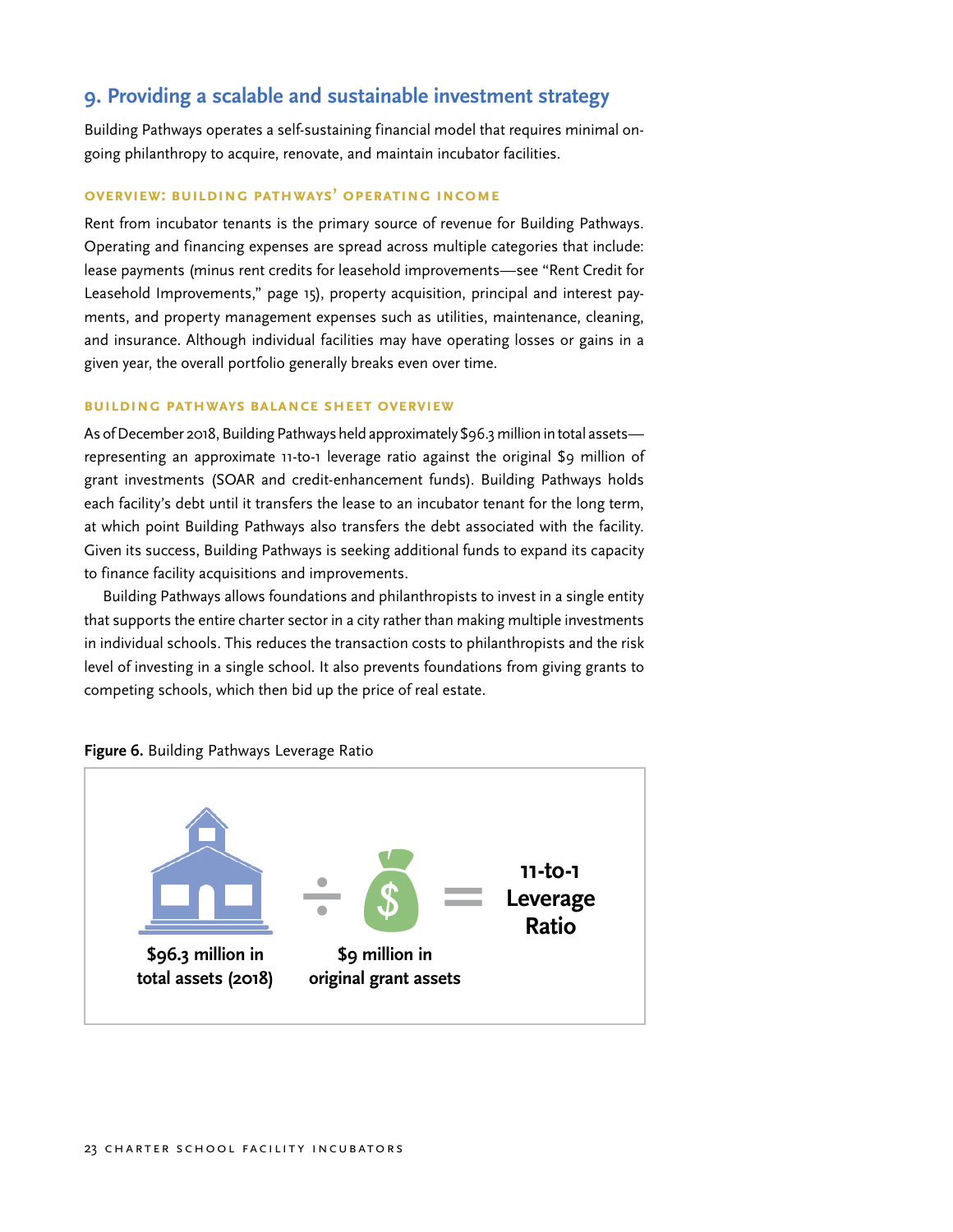# <span id="page-23-0"></span>**10. Maintaining transparency via public oversight and governance**

Building Pathways' financial records and audit findings are publicly available. This ensures strong public oversight of the incubator initiative, and was an essential condition that made possible Building Pathways' acquisition of public facilities through the district's public bidding process.

Building Pathways also increases the overall transparency of charter school facility transactions. Charter schools have received criticism and diminished public support when facility purchases and lease agreements appear motivated by profit incentives from private organizations. Building Pathways eliminates this risk and strengthens public and investor confidence in the charter sector.

![](_page_23_Picture_3.jpeg)

#### 24 CHARTER SCHOOL FACILITY INCUBATORS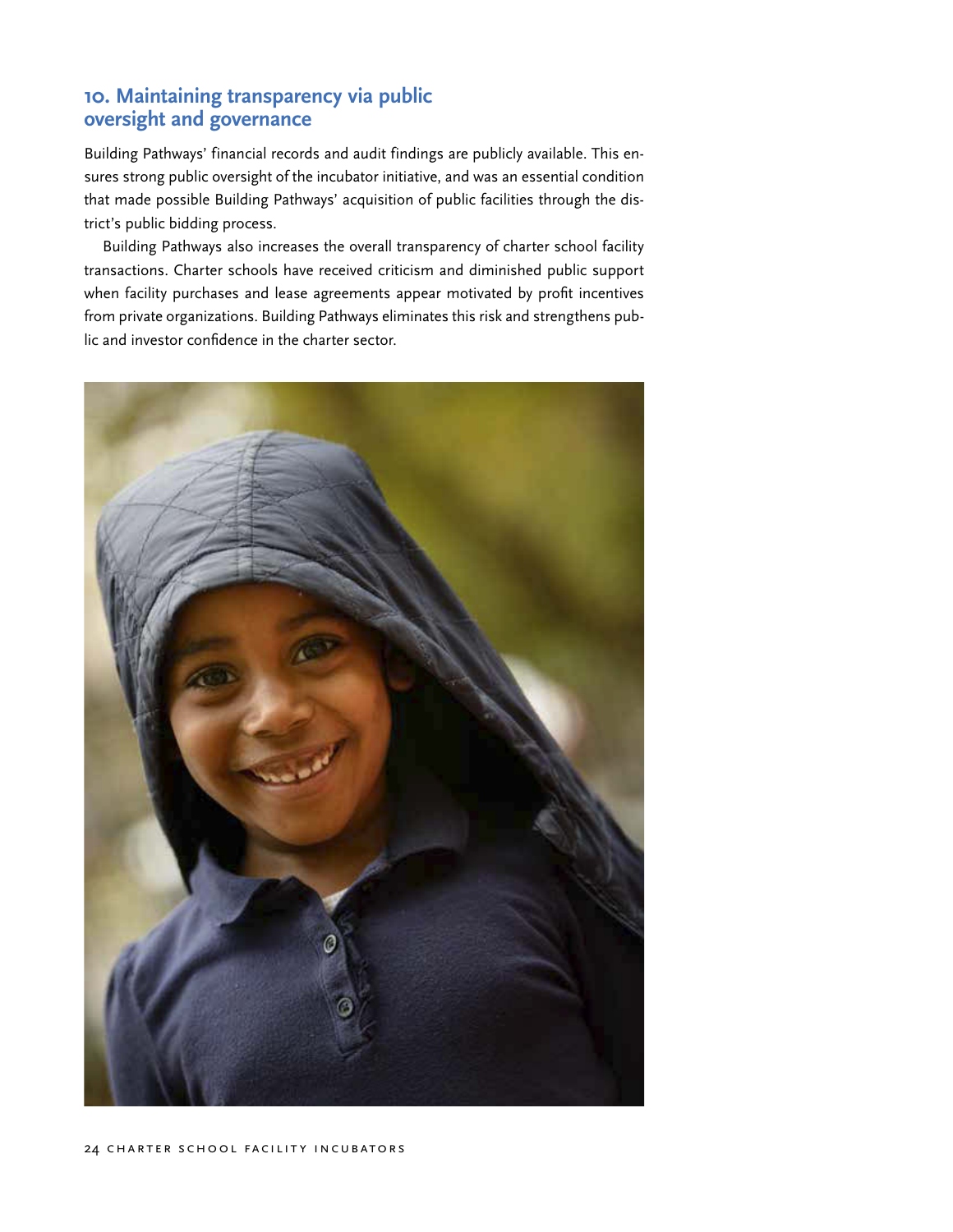# <span id="page-24-0"></span>Success Factors for Facility Incubators: Lessons for Other Cities

he Building Pathways charter school incubator initiative has been a vital component of the growth and success of the charter sector in Washington, D.C. Organizations wishing to create an incubator model in other cities should evaluate whether these conditions are already in place, and how this affects the viability of a facility incubator strategy in their communities.

- **1. High-quality authorizer.** Washington, D.C.'s Public Charter School Board (PCSB) has established strong accountability systems and new-school authorizing practices that help ensure that only promising, high-quality schools enter incubator facilities. Building Pathways maintains a cooperative, collaborative relationship with PCSB, in which PCSB provides a facility solution for applicants by directing them to Building Pathways.
- **2. Growing, high-quality charter sector.** Since Building Pathways was founded in 2006, PCSB has authorized about four new schools per year, and the charter school market share has grown from 27 percent to 44 percent of K–12 publicschool enrollment.<sup>14</sup> This pace of growth has provided Building Pathways with a steady stream of potential tenants and steady demand for new facilities and renovation projects.
- **3. Geographic Proximity of Charter Schools.** Washington, D.C. is a compact community. Furthermore, charter school demand and growth has been concentrated in a few distinct wards within the city. These geographic factors, coupled with the steady growth of the sector, make it possible for Building Pathways to acquire facilities that will serve the long-term needs of many charter school families and school operators.
- **4. Stable and flexible funding.** Building Pathways would not work without the scale and flexibility afforded by the \$4 million SOAR operating grant and \$5 million credit-enhancement fund. The combined amount provides significant leverage for Building Pathways to finance facility projects. The grants are also flexible, not requiring investments in specific schools, targeted funding levels, or prescribed timelines. Private foundations have also invested in Building Pathways.